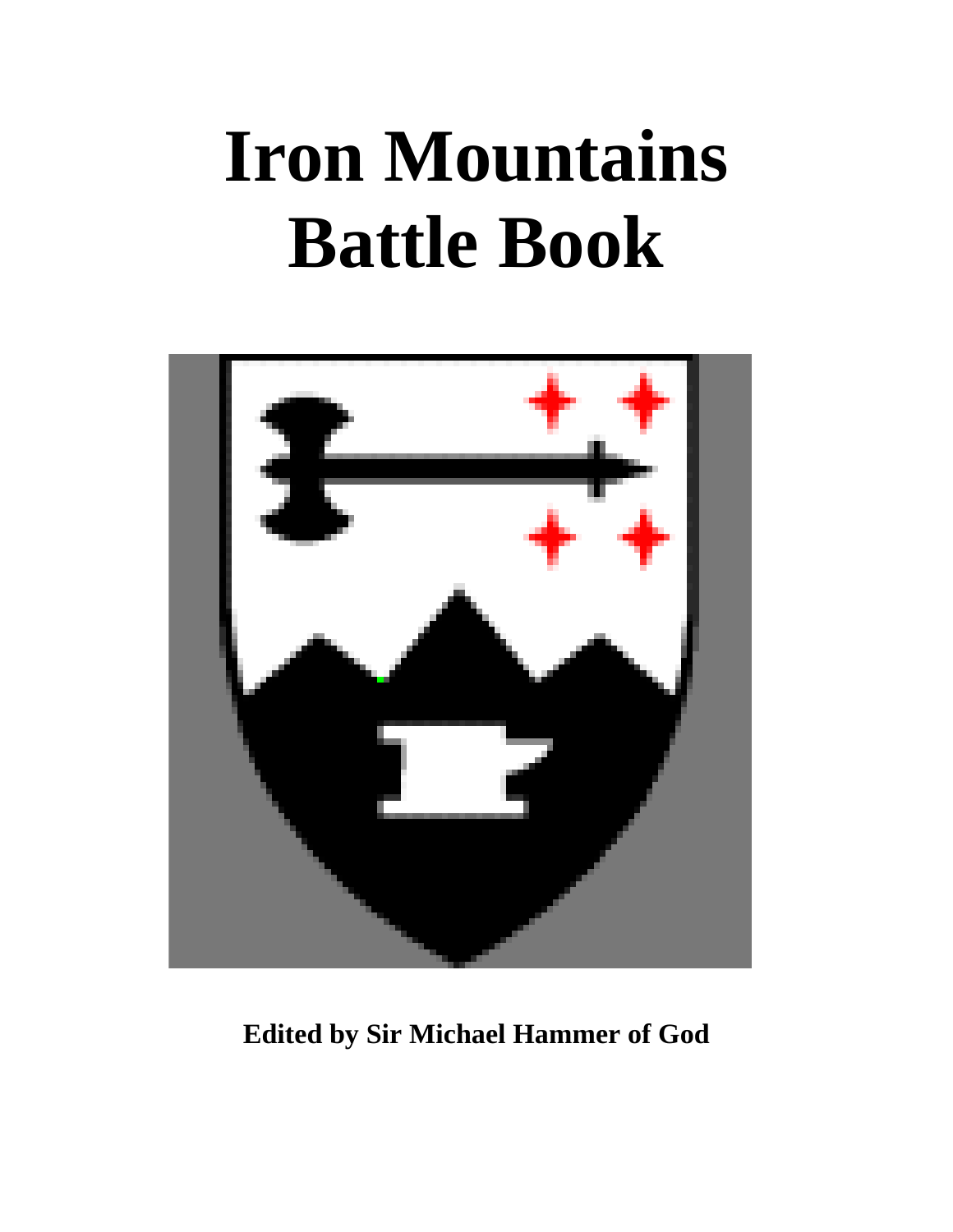# **Introduction**

In serving as champion of both kingdoms and duchies, I have noticed that the hardest part is keeping the Battle-games fresh. While near full time ditch battling is often enough o satisfy old-timers, new players love to battle-game and original activities of all types are interesting to even to veterans. I have made this little book to so that there is a hard copy reference for Champions who feel uninspired. I intend to also make this available on the web. The several individuals responsible for inventing these games have all given permission for their creative efforts. All of these variations have actually been played and all of them are good. Most of them were tried during my term as Champion of the Iron Mountains. I have broken them into types of games. I choose to separate boat battles and scroll enhancement battles since I included three closely related variations of each. For the scroll enhancement battles I have included full lists of scrolls so that users may actually copy the scrolls to use themselves. Please enjoy these battles and feel free to pass these ideas on to any Amtgardians who might profit from them.

Sir Michael Hammer of God, KC, KF, KSw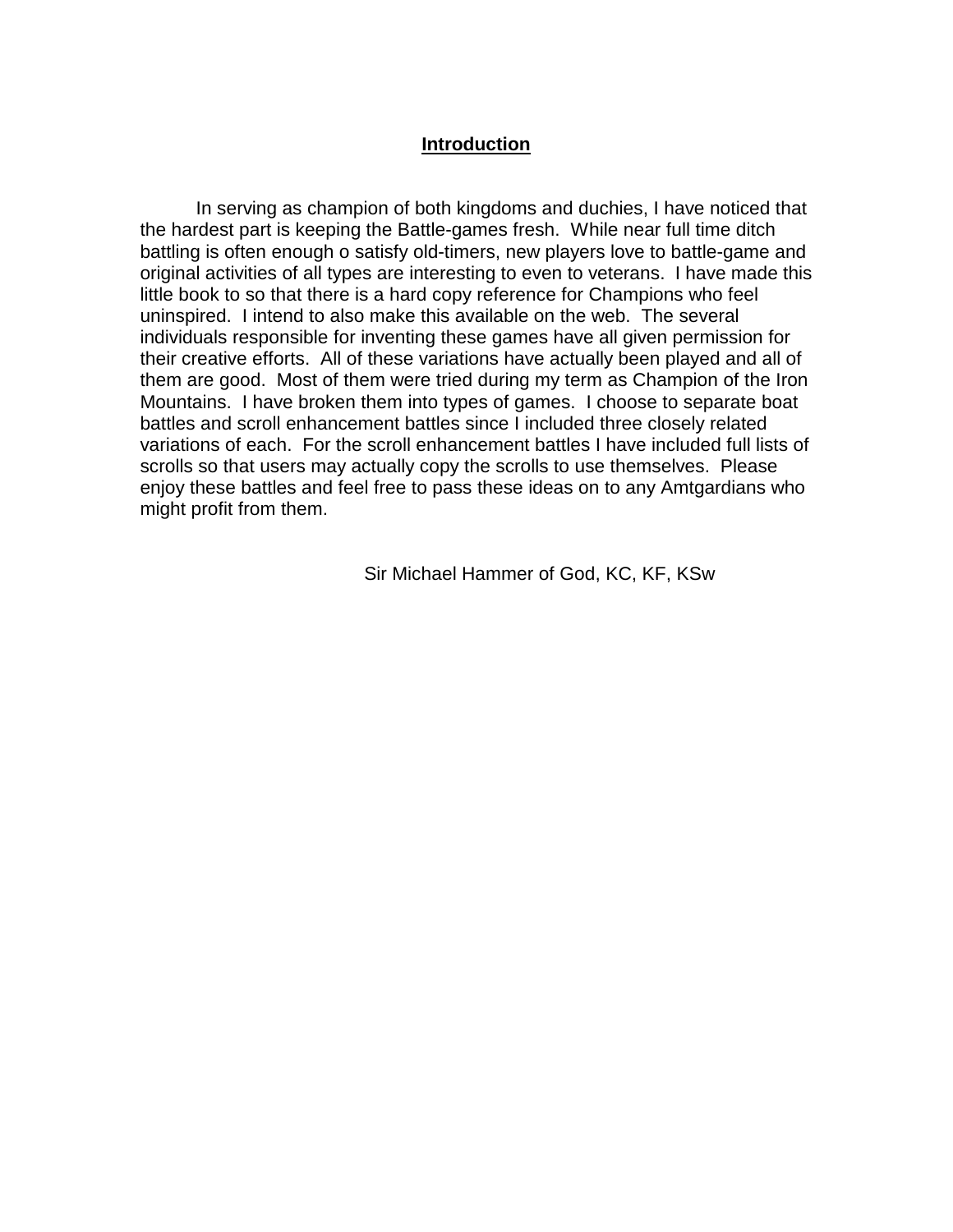|                | <b>Practice Variations</b>        | Pages           |
|----------------|-----------------------------------|-----------------|
| 1              | <b>Three Man</b>                  | 4               |
| $\overline{2}$ | <b>Work Off the Warriors</b>      | $\overline{4}$  |
|                | <b>Ditch Battle Variations</b>    |                 |
| 3              | <b>Kill Your Killer</b>           | 5               |
| 4              | <b>Three Man Forever</b>          | 5               |
| 5              | The Axe Game                      | 5               |
| 6              | <b>Chess</b>                      | 6               |
| $\overline{7}$ | Greed is Good                     | 6               |
|                | <b>Battle Game Variarions</b>     |                 |
| 8              | <b>Assassination Game</b>         | 7               |
| 9              | 30 Minute Game                    | $\overline{7}$  |
| 10             | <b>Caravan Battle</b>             | 8               |
| 11             | <b>Battle for Elfland</b>         | 9               |
| 12             | <b>Winter Battle</b>              | 10              |
| 13             | The Great Goblin Massacre         | 11              |
|                | <b>Boat Battle Variants</b>       |                 |
| 14             | <b>Standard Boat Battle</b>       | 12 <sup>2</sup> |
| 15             | Three Way Boat Battle (Helipad)   | 13              |
| 16             | <b>Dalewars Tournament</b>        | 14              |
|                | <b>Scroll Enhancement Battles</b> |                 |
| 17             | Easter Egg Battle                 | 15              |
| 18             | Good vs Evil Battle               | 19              |
| 19             | <b>Chaos Gifts</b>                | 23              |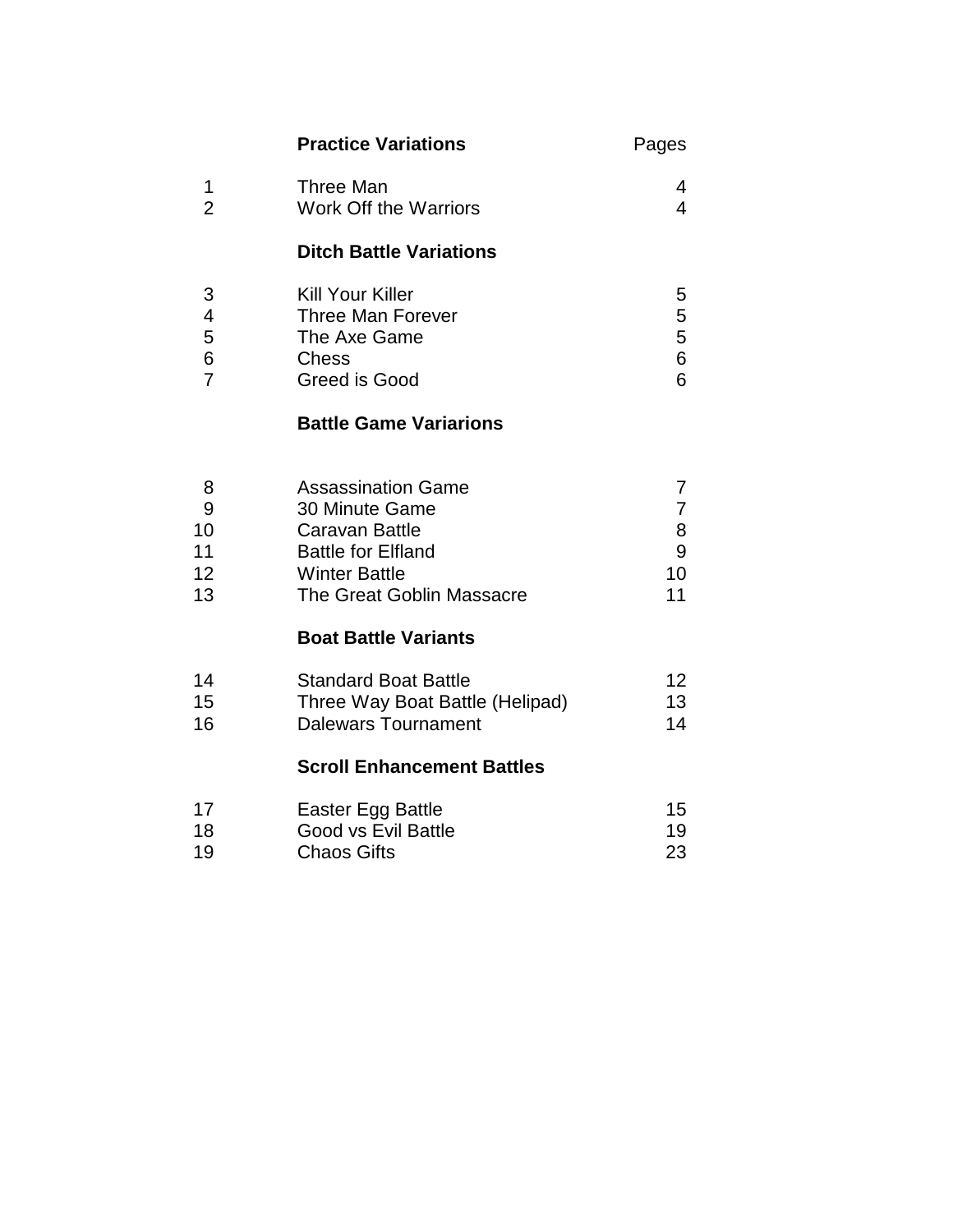### Three man

Type: Practice Variant

Number of Players: 3

Origin: Amtgard Traditional (I heard this one came from the EH)



 Three Players set them selves in a triangle with their chests about a weapon's length apart. Then they plant their forward foot. This is usually the left foot for righthanded players. This foot may never be moved. Leg shots don't count (maybe it is an EH Game). Other limb and kill shots count as normal. Player play until only one remains then they begin again. Score may be kept if desired.

### Work off the Warriors

Type: Practice Variant

Number of Players: 2-5 is optimal

Origin: Tiger Clan Traditional



 This practice game is used to allow competitive practice among fighters of widely different abilities. For those who like competition even in practice it is pretty fun. The game is basically a normal hold the field ditch battle style where fighters go after each or one on one until one of them wins and then the looser leaves the field while the next player in line fights the winner. (with two players obviously they just keep fighting each other. Scoring for this variant works as follows. Each player has a starting score equal to the number of Orders of the Warrior that he or she has earned. Players with Zero Orders of the Warrior start with one point. Optionally all players with ten or more Orders may start with only 10 points. Each time a player wins a duel he or she looses a point. The first player to get to zero wins the round. All players go back to their starting number of lives and begin a new round if desired. It is recommended that if you plan to play multiple rounds, each time a player wins a round that he or she adds one point to his or her starting score each round for the rest of the play session. This helps deal with the problem of fighters who have on yet received Warriors commensurate with their abilities.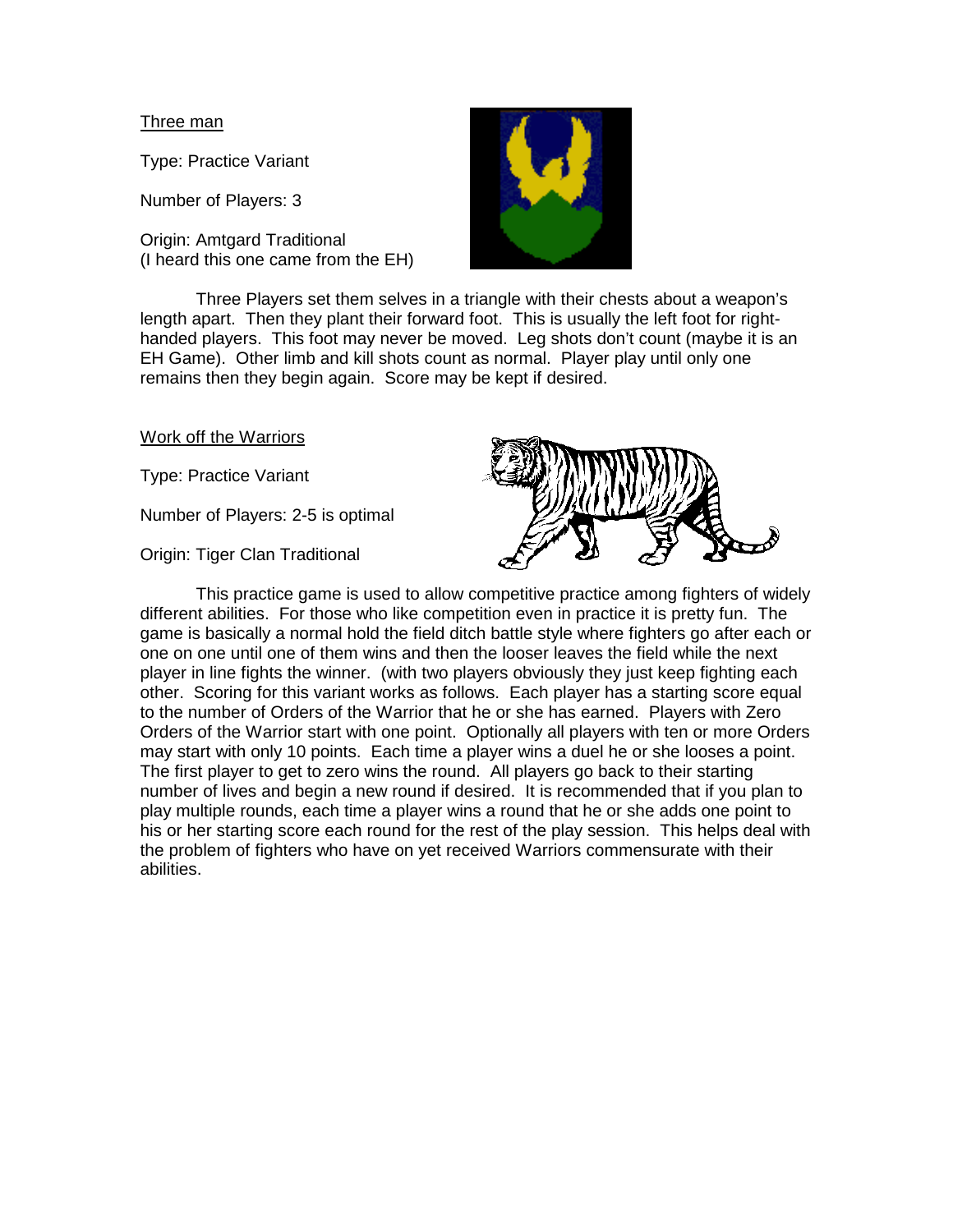## Kill your Killer

Type: Ditch Battle Variant

Number of Players: 6-30

Origin: Amtgard Traditional

 This is a ditch battle style free for all with every man for himself. If a player is killed he goes off the field until the player who killed him dies at which point he rejoins the fray. The game continues until one person kills every other person and is thus the winner or until everyone is sick of it and wants to play something else. Obviously, larger numbers of players make it harder to finish this game.

#### Three Man Forever

Type: Ditch Battle Variation

Number of Players: 15-30

Origin: CK Traditional



 In this variation all players form into groups of three. Teams separate and begin fighting. As soon as a player dies he/she goes to Nirvana. As soon as there are three players in Nirvana they form a new team and return to the fray. This continues infinitely. Obviously, this is one of those games that has no winner. Play till all are well exercised and tired of this game.

The Ax Game

Type: Modified Ditch battle Variant

Number of Players: 8-30

Origin: Celestial Kingdom Traditional

 Form all players up into teams of two. One person alone is acceptable if you are playing with odd numbers. Each player should be armed with a single on handed weapon (no shields). There is also one legal throwing ax total in play. The teams start out in a big circle. The odd man out or just anyone, if playing with an even number, throws the ax into the middle of the Circle. Once the ax hits the ground the game starts and it is a legal throwing weapon for any team to pick up and use. Fight as a free for all until only one team survives. They are the winners. Then go ahead and reform teams for the next round. People should try to fight with different partners each round to learn teamwork. The most unwounded player on the winning team starts as the odd man out (unless you have even numbers) and throws the ax in to start the next round. Play until people get sick of it.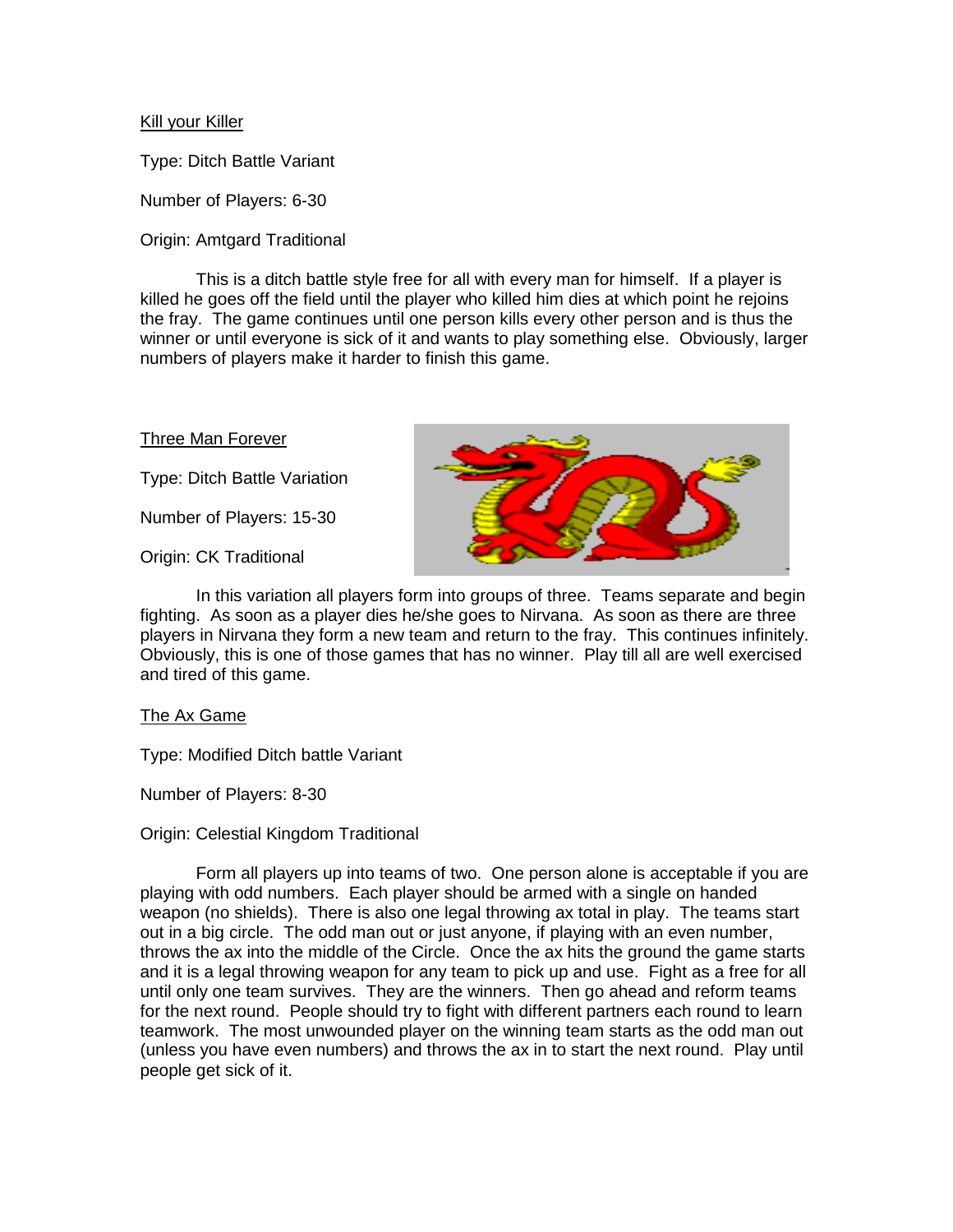

**Chess** 

Type: Modified Ditch Battle Variant

Number of Players: 15-30

Origin: Squire Jabberwock



This game should not be mistaken for any of the live action Chess version that exist; but is named after that venerable board game since both have the object of protecting a king. Divide players into two teams in whatever fashion is usual. No magic, classes, or armor is used but any player other than the king (see below) can use all weapons and shields, including bows and throwing weapons. Each team then chooses a 'king' . This player is armed only with two daggers but has two points of natural armor. In this game all weapons do only one point of damage to this armor (including bows). Dead players come back after a sixty second count and wounded players may heal by grounding their weapons for a sixty second count. One team wins when they kill off the other teams king. The king of the winning team then joins the loosing team as a fighter and both teams pick a new king. Play as many rounds of this as seems nice.

# Greed is Good

Type: Ditch Battle Variant

Number of Players: 10-30

Origin: Lord Squire Spyder

 Of the several types of coin or ribbon games this is the simplest. Before the game starts each player gets one coin. Then the teams are divided as usual for ditch battles. The game is played as a normal ditch with the following special rules. When you are killed the player who killed you may take all the coins you are carrying. No one other than the player who killed you may ever take your coins. The player who killed you must survive long enough to physically take the coins even if you need to get them out of a pocket or something. Dead players should stay on the field until their killer is eliminated in case that person wants to return to collect later. If you are killed before you can collect any coins owed to you then their original owners retain them for the next round. Between rounds the winning team gives its first death to the loosing team as is standard in ditch battles. If after this one team has no players with even one coin, the player with the most coins gives one to a player on the other team. The game continues until a single player has all the coins.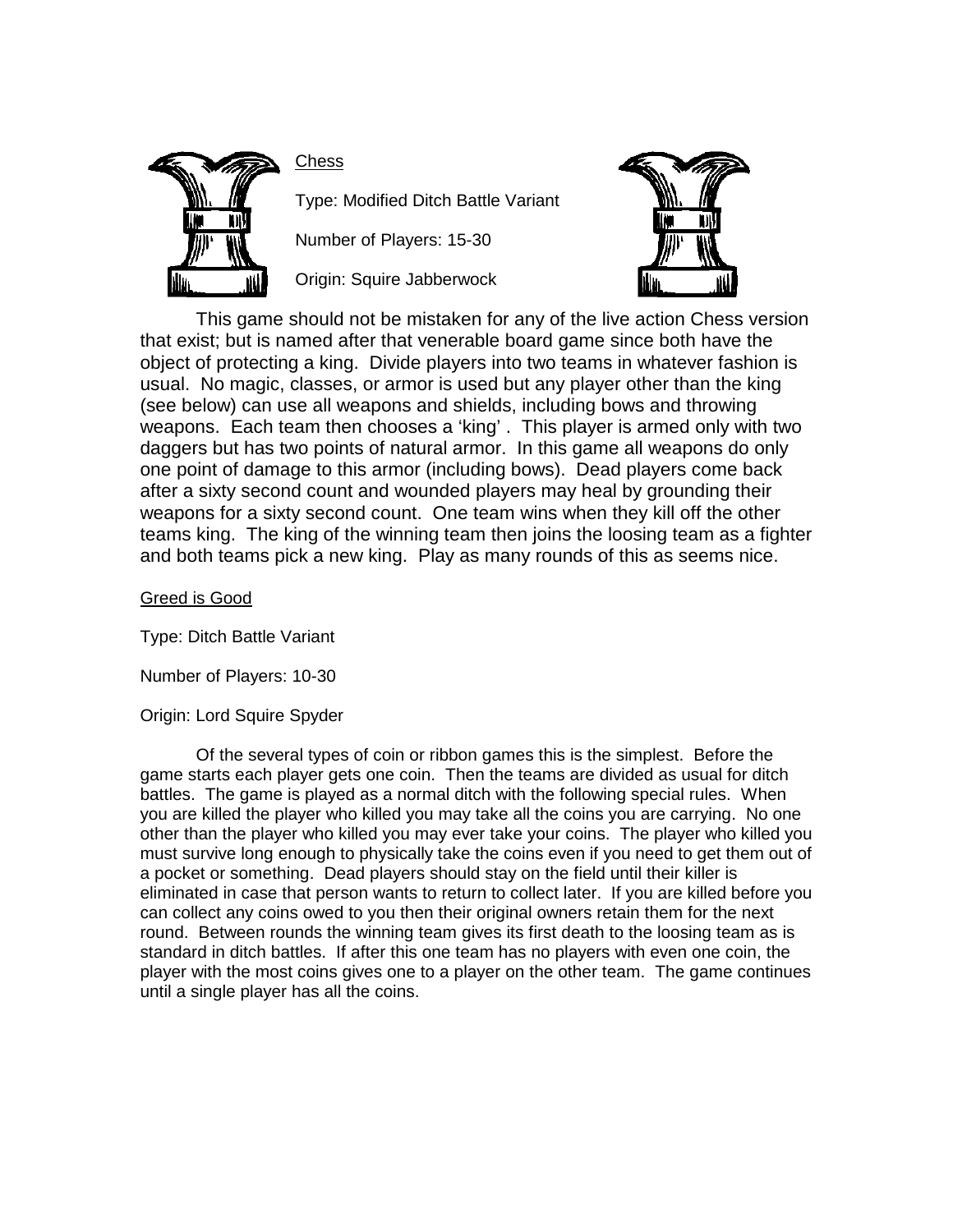# Assassination

Type: Battle-game Variant

Number of Players: 12-50

Origin: Sir Guy Kasama

 Form up into two teams in the usually way. Each team should have a reeve. The reeve for each team chooses one player on his own team to be a 'spy'. The reeve then whispers to each member of the team whether he or she is the spy or not. To the one person who is the spy he also whispers a code word. After the lay on is called the reeves yell out random words regularly until they see a time for their spy to wreck some havoc. When a reeve calls out the code word his 'spy' switches teams for the rest of one life and tries to do as much damage to the team that picked him as possible. After a 'spy' has been killed the reeve again goes up to each player and whispers if they are the new 'spy' and a new code word if they are. Obviously, since both teams are occasionally turning on them selves this can be a chaotic variation.



30-Minute Battle(Resurrection Game)

Type: Battle-Game Variation

Number of Players: 12-50

Origin: Iron Mountains Traditional



 In this timed scenario, all players have unlimited lives and all spells and effects with a time limit have their duration cut to 60 seconds. All deaths also result in only a 60-second Nirvana time. All spells and abilities that were per life still are and all spells and abilities that were per game still are per game. As each player dies he reports to a score keeper who tallies a point for that players Team. At the end of 30 minutes the team with the lowest score (least deaths for that team) is declared the winning team.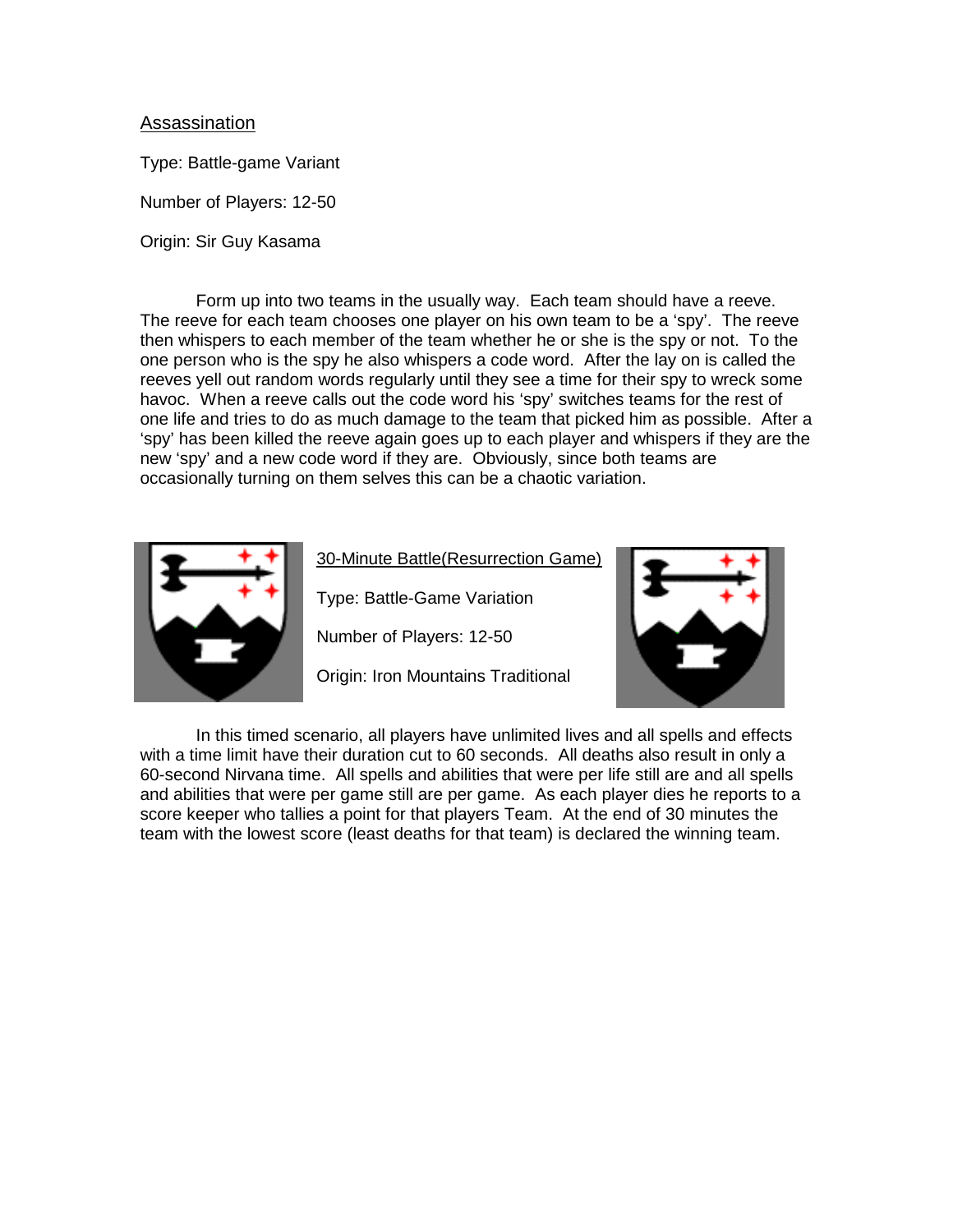#### Caravan Battle

Type: Battle Game Variant

Number of Players: 15-30

#### Origin: Sir Michael Hammer of God

There are many versions of a Caravan Battle. This one is a full class game. First divide players into two teams. Each team will go through the caravan scenario once, and it will be timed. The team that has the better time will be declared the winner. Each team will play the opposition to the other during the Caravan Scenario. While on Defense each team will have only half-lives available before shattering (Round Down) and will also have armor and spell points halved. Obviously, both caravans are usually successful, which is why the game is scored by time. Any reasonable caravan route is acceptable but it should be well defined and not too short. Side walks and paths are perfect for this. Any large object can represent the caravan cargo. In the past we have used a cooler full of Soda. Two people must have hold of the cargo to move it and neither of them may fight while moving the cargo. The cargo may be set down at any time and may never be moved by the defending team. The Cargo may not leave the path, although the cargo also represents the base for the caravan team. The defending team will choose a base for themselves. As I expect a fast moving game, all deaths will last for one minute and all spells that have a timed effect will also last for one minute. Since both the caravan and the bandit teams can learn from one another it should be randomly determined which team goes first. A break of at least 10 minutes between caravan runs is also appropriate.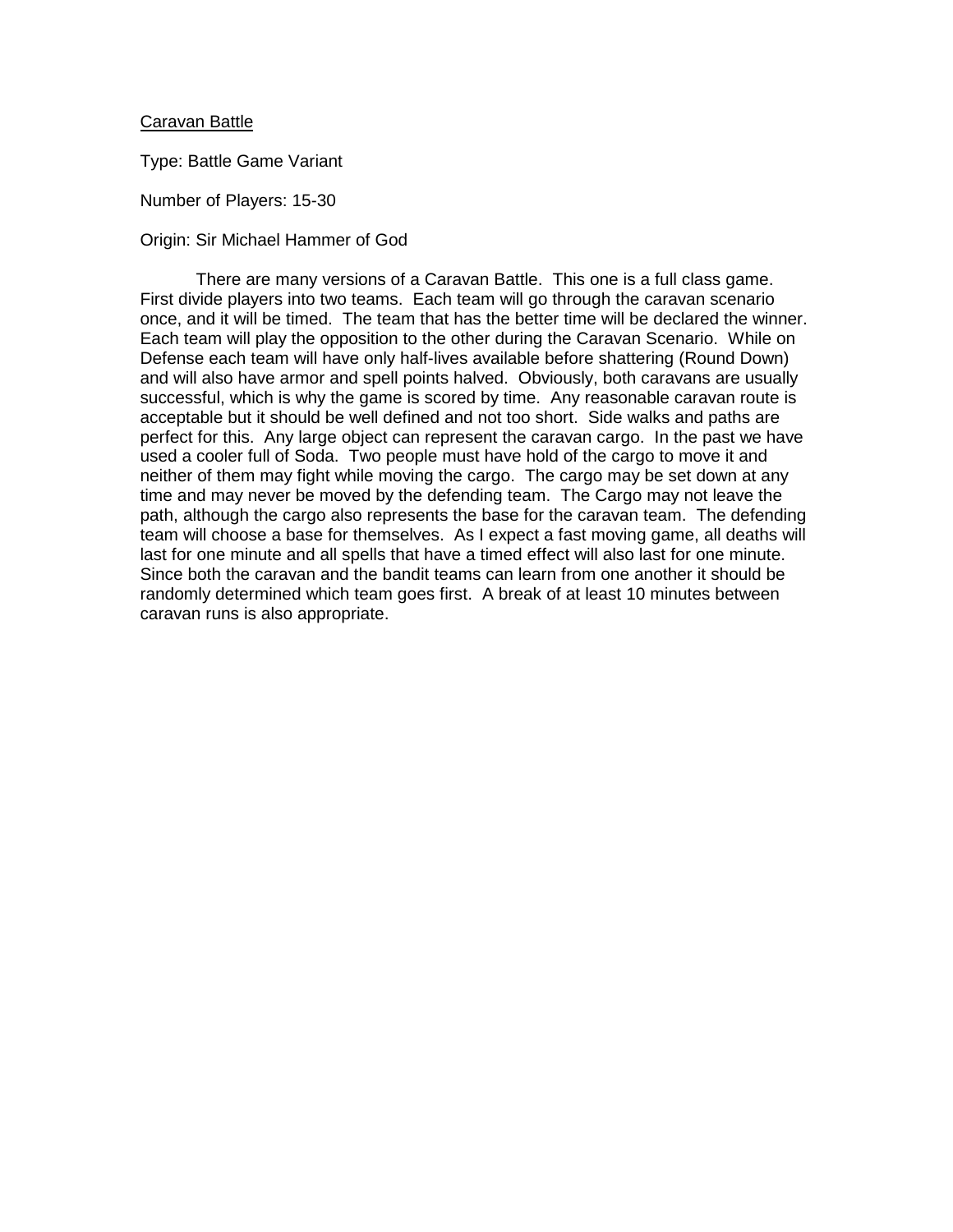## The Battle for Elfland

Type: Battle-game Variant

Number of players: 15-45

#### Origin: Sir Michael Hammer of God

 This battle-game revolves around capturing Territory with a slight elfish theme. This is a full class battle and players should be divided into three teams. Each team will represent one of the factions in the Elven civil war. Each team starts off the game at a different edge of the field. On the field there will be seven or eight trees should be marked as elfish fortresses. This is done by marking a ten foot circle around the base of the tree with flagging tape. The game is played in three periods each approximately ten minutes in length. All three teams being to battle each other as they see fit and after a predetermined time between nine and eleven minutes (known only to the reeves) a hold should be called. During the hold the reeves will check who controls the fortresses. A team considered to control a fortress if they have at least one living team member within the ten foot radius and if no other team has a living player within the fortress. Each team will get one point per fortress then the hold should be lifted the fighting continue. There will be another period and then another hold. The same count will be made with the points being cumulative. Then we will play one final period and count the forts a third time. The team with the most total points will be the winner. The game also has the following special rules. All players will get one point of natural armor as long as they are within the ten foot circle of a fortress. If members of opposing teams are both within the same fortress, both players get the bonus. Finally, all bases for returning from Nirvana will be at the starting point for your team. All other functions of a base including healing, mending, and the prohibition of spells and abilities within a certain radius apply to any fortress.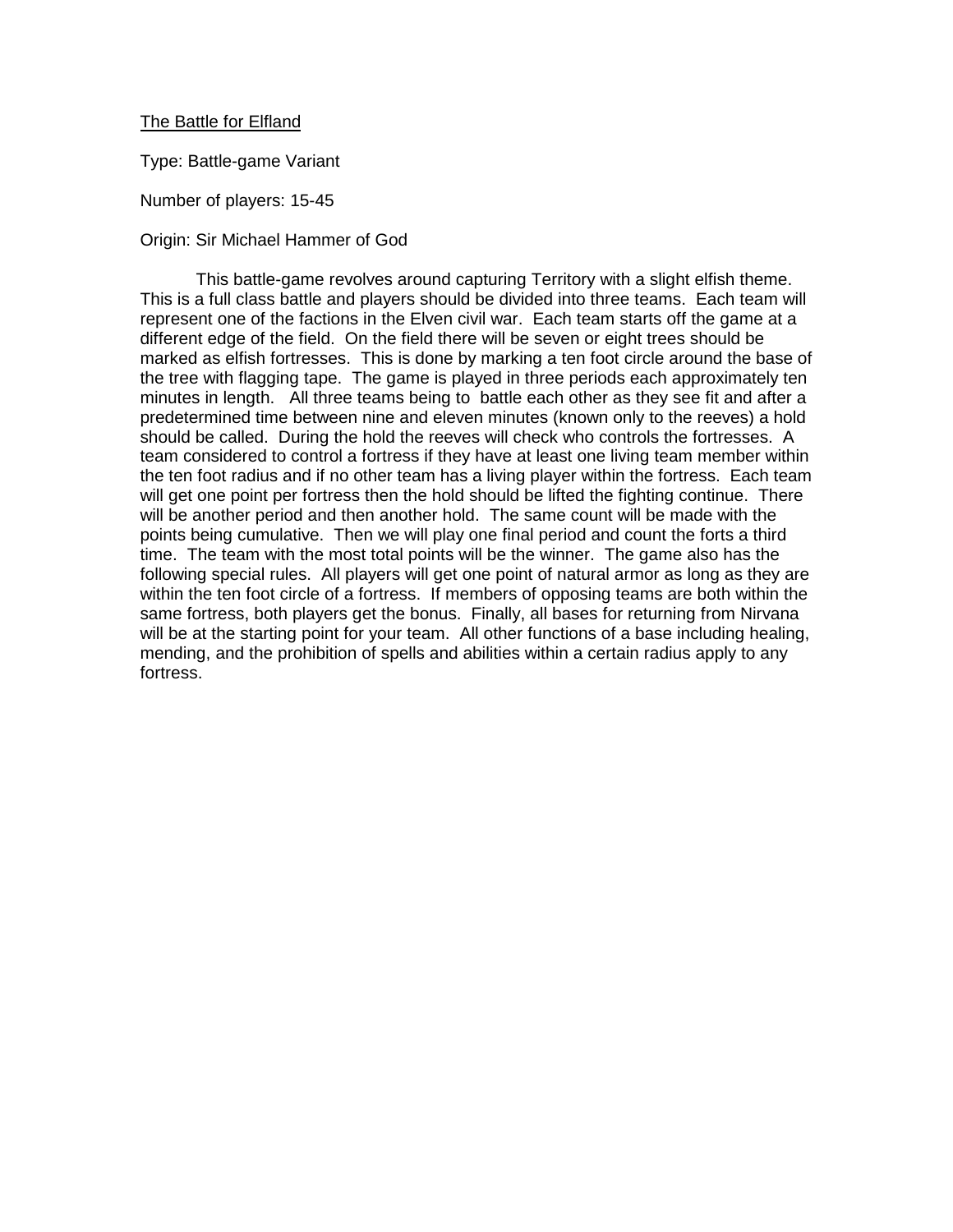Race Battles(Winter Battle )



Type: Battle-game Variant

Number of players: 15-50

Origin: Sir Michael Hammer of God

Race battles exist in several different forms, including in combination with other battlegame variants. The point of a race battle is that, each player gets a race, in addition to their normal class. Players can play any class and level that they would normally be able to in a battle-game but would have a set of racial abilities on top of the Class abilities. In creating the races you should attempt to create advantages and disadvantages for each. On the whole each race should be cool enough that it is better than not having a race. Below are three races that were used in a Race battle in the snow in the Iron Mountains.

Winter Battle:

Snow Primitives-

Available classes: All but Wizard and Assassin

Special Rules: All Snow primitives gain the ability to go berserk one more time per game than usually allowed by their class. Obviously for everyone but Barbarians this will mean they can go berserk exactly once. This berserk will be treated as per the Barbarian ability except that spell casters will be unable to cast magic while berserk. Also note that this does not convey the ability to fight after death (exception barbarians) and that you can go berserk any time during your last life not just at the end.

Special Disadvantages: No Snow Primitive may carry any enchantment over 2<sup>nd</sup> level.

Ice Demons:

Available Classes: All but Healer and Monk

Special Rules: All Ice demons have two points of natural armor. This can not be healed or mended but is renewed for each life.

Special Disadvantages: Any wound (through the natural armor) kills an Ice Demon.

Fire Sprites: (they can only survive in this winter world because they are so hot) Available Classes: All but Druid and Barbarian

Special Rules: Immune to all Fire Spells and Effects. Fire Ball and Flameblade will heal all wounds.

Special Disadvantages: Ice ball is treated as a wound (or kill) instead of a freeze.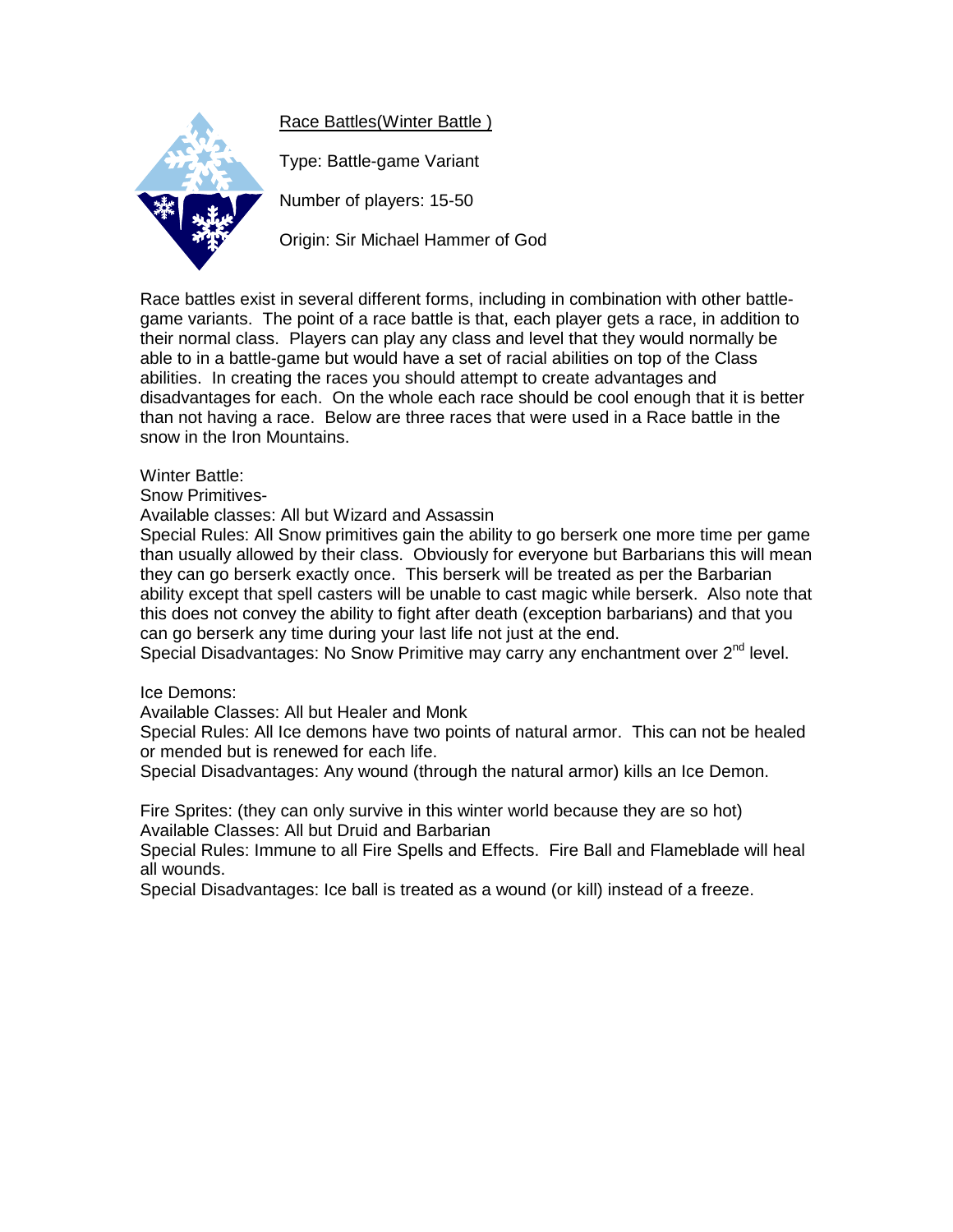# The Great Goblin Massacre

Type: Battle-game Variant

Number of Players: 14-40

# Origin: Squire Jabberwock

This game is designed around the idea that it's always fun to just hack through a whole bunch of bad guys. The game is fairly simple: two teams will take turns being the Goblin Hordes while the other team tries to mow them down. For 15 minutes, one team will be Human, allowing normal classes and armor while the other team is Goblins, which are allowed no armor at all. Goblins are the normal kind: they die when hit and come back from Nirvana in 50 seconds. These Goblins have the added benefit that they have unlimited lives. Much like resurrection games, the name of the game is deaths, not "winning". Each time a Goblin dies, he should check in with the Score Keeper at his Nirvana, who will record his death as a point for the Human team. After 15 minutes, the Humans will play the Goblins and the Goblins will become the Humans and try to score more points.

## Added Complexities:

There are two added complexities to The Great Goblin Massacre. These are the Human Captain and the Orcs. The Human team must choose one among their number to be their Captain. That Captain is worth 20 points if killed by the Goblin team. The Captain may not be removed from game by any means, including fleeing the field and Circle Pro. He is someone who will be targeted and often get mulched, so choose wisely. The Orcs are just that, Orcs. The Goblins may choose as many of their number as they wish to be Orcs. Orcs will always be first level and can wear armor and use class abilities normally. They come back from Nirvana in a 300 count and are worth 4 Goblin deaths each time they die. Powerful Orc warriors can be a valuable asset to a team, but their deaths will cost dearly.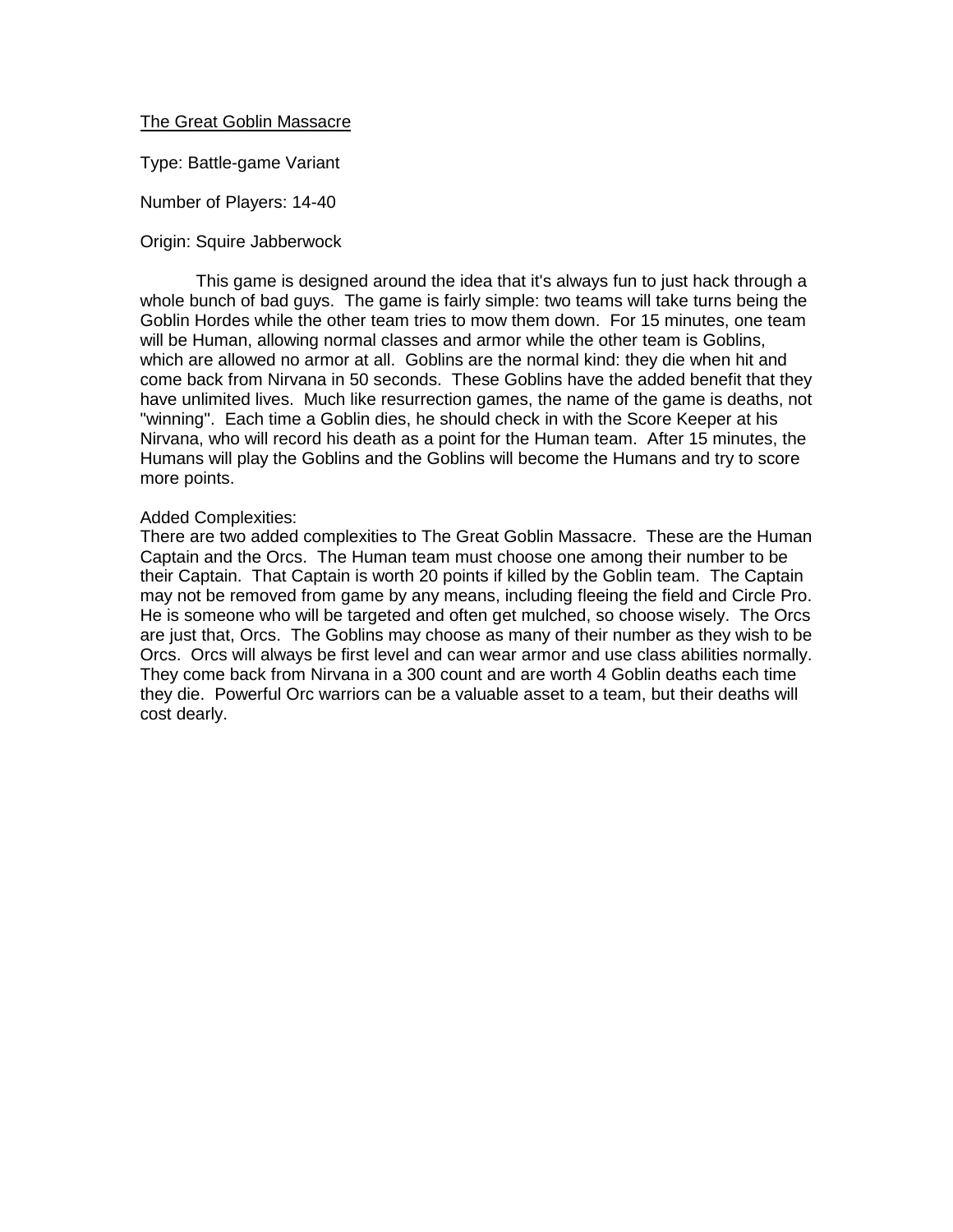# **Boat Battles**

Type: Modified Ditch Battle Variant

Number of Players: 8-20

Origin: Amtgard Traditional



Each boat should be 12' long by 8' wide or so. Feel free to vary this based on the number of players. The gangplanks between the boats should be one person wide or maybe one and a half. Divide into two teams and each team will defend one boat. Players may only walk on the areas inside the boats. If anyone steps a whole foot off of the boat then that player takes a death. One throwing weapon per team might be appropriate and short spears (6') are also good. Full-length pole-arms kind of spoil the fun of limited opportunities. This should be played several times with the first dead from the winning team changing teams just like in a ditch battle.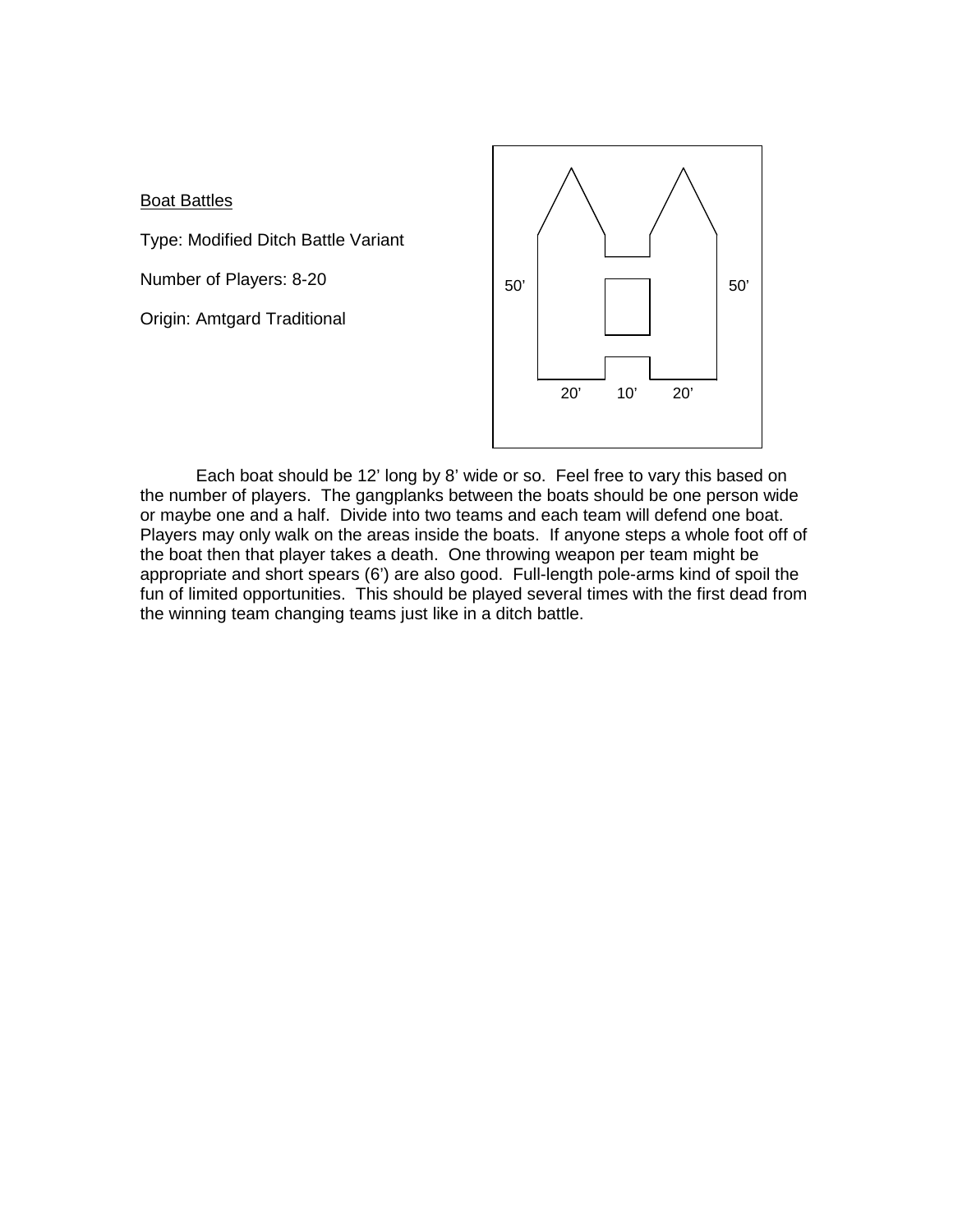Three-way Boat Battles (The Helipad)

Type: Modified Ditch Battle Variant

Number of Players: 12-24

Origin: Sir Rook



This game works very much like boat battles except that there are three teams. Each team starts out inside one of the circular "boats" (see Diagram). The object is to be the last team alive. I recommend one spear and one throwing weapon per team. Throwing weapons that land on the bridges or on the boats may be reused, by whomever gets them. Once a throwing weapon goes into the water it is lost. This in a great cat and mouse game, as a team cannot press across one bridge after one enemy without opening themselves to attack by spear and throwing weapon from their other enemy. This variation is also better if the winning team gives their first dead to the first team eliminated after each round. Obviously, switching players should not take a teams spear or throwing weapon with them.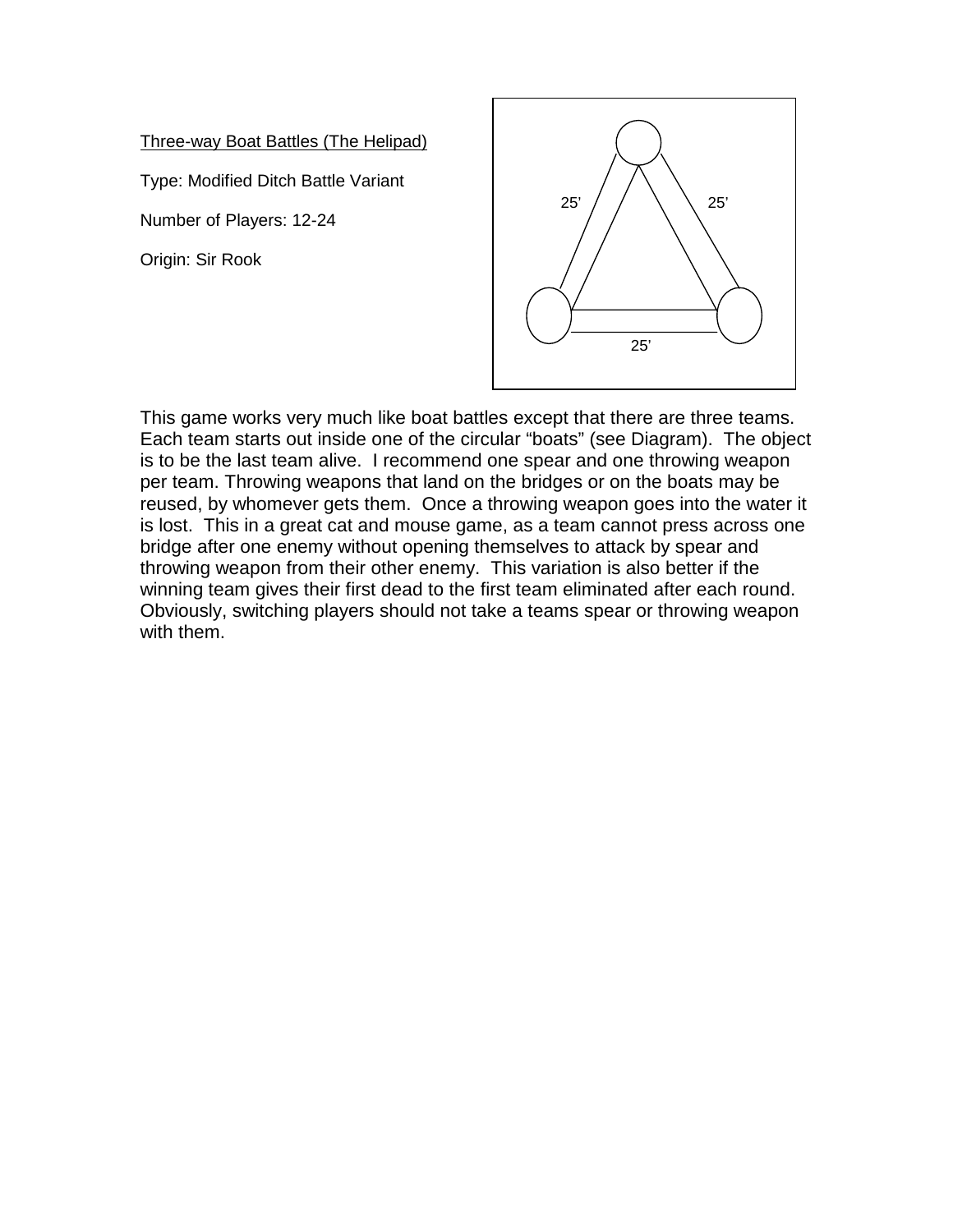# Dalewars Tourney

Type: Tournament Variation

Number of Players: Teams of 4

Origin: Sir Rook

Substantially Edited by: Squire Jabberwock



The Dalewars Tourney is a boat-battles-like game involving teams of 4. The rules are as follows: The field will be set up in a configuration much like the boat-battles. There will be four nodes (instead of three) and it will be set up in a diamond pattern with a cross piece. (See attached Diagram) Each team must have 4 players and these players must be given the following positions: Forward, Back, Spellcaster and Pikeman. The Forward and the Back are both regular warrior-types. They may use any melee weapons under 4 feet and may use shields. No armor. They are basically ditch-battle amtgarders who can't use some weapons. The Pikeman may use any weapons under 4 feet and may use a single weapon of 4 feet or more. The Pikeman may not use a shield. The Spellcaster is a caster-type may choose from the following spells with the following number of uses:

Heal (unlimited) cost:1 max. number: NA

Wounding (once per game) cost:2 max. number: 2

Lost (once per game) cost:1 max. number: 4

Lightning Bolt (unlimited) cost:1 max. number: 4

Magic Bolt (unlimited) cost:1 max. number: 4

Mute (once per game) cost:1 max. number: 4

Mend (once per game) cost:1 max. number: 8

Enchant Shield (two per game) cost:1 max. number: 4

The Spellcaster may choose from these and has 10 points with which to do so. The chants are as usual. All effects are normal except Lost. Lost makes the character move back to their Home Node (see later for what a Home Node is).

Once the four are picked, and the Spellcaster has chosen spells, the two teams take the field. The ends of the diamond (the nodes that have only two paths attached to them) are the two Home Nodes. Each team will choose a Home Node. They will put their Back and their Spellcaster in the Home Node and will put their Forward and their Pikeman in the Node in front and on the right of them.

The Game is called on, and the two teams try to kill each other, just like normal boat battles. If a player steps out of the taped boundaries, he/she is claimed by the Lord of the Void and is dead. The last, and very important, rule is that the Spellcaster can only cast spells while standing in his/her Home Node. He/she may carry spell-balls away from there once charged, but no spellcasting may be done outside the Home Node.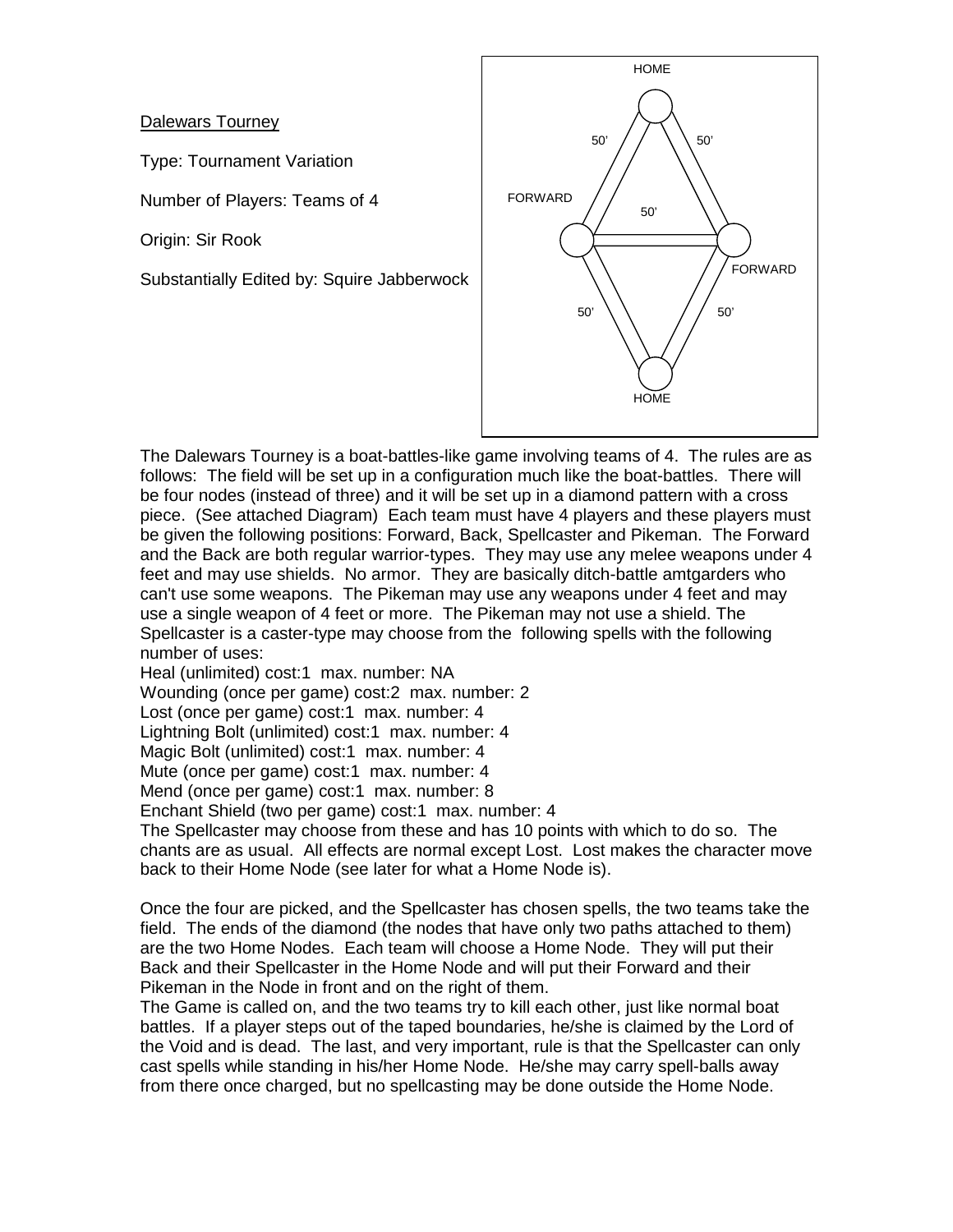#### Easter Egg Battle

Type: Battle-game Variant

Number of players: 15-40

Origin: Sir Michael Hammer of God

 Several different versions of Easter Egg Hunt games exist. In this one the person running the prepares by filling 30 or so Easter Eggs with beneficial scrolls. (Examples provided below). Before the game these eggs should be hidden in the play area. During the game players can find the eggs and choose whether to open them or not. If an egg is opened the player opening it gains whatever abilities are listed on the scroll inside. Unopened eggs count toward the teams eventual score. Once an egg is opened it may not be put back together and the player has the ability provided on the scroll until he or she opens another egg or until the end of the game. Unopened eggs may be freely traded, given or stolen but scrolls from opened eggs may not. Also, upon killing a member of the opposing team a player may demand one unopened egg from that person if he or she carries one. The abilities found in eggs are not enchantments and anyone can use them. Some good egg scrolls are listed below.

 The Bearer of this Scroll may cast Fireball as per the third level wizard spell for the Rest of the Game.

(You have to borrow your own spell Components)

The bearer of this scroll is immune to all magic for the remainder of the battle-game. (Note this is not an enchantment although it does ruin any enchantments active on the bearer. Magic, including enchantments on equipment work normally)

Any weapon wielded by the bearer of this scroll does one extra point of damage, on top of any abilities or enchantments for the duration of the game.

The bearer of this scroll may at anytime choose to add two-points of invulnerable natural armor to him or herself. This works just like Stoneskin only it is non-dispelable. These points may be added one at a time or both together but once used they are gone for good. Like Stoneskin a Mend spell will repair one point in one location.

The bearer of this scroll has two points of natural armor on each life for the rest of the game.

The bearer of this scroll may resurrect three other players during this game merely by touching the egg that this scroll was in to a dead player. After three players have been so raised, the scroll provides no further benefit.

The bearer of this scroll may choose to go berserk twice more during this game than he or she would otherwise be allowed. For high level barbarians this includes the ability to fight after death. For all others it should be treated exactly as the first level barbarian ability.

The bearer of this scroll may cast the heal spell as a first level healer.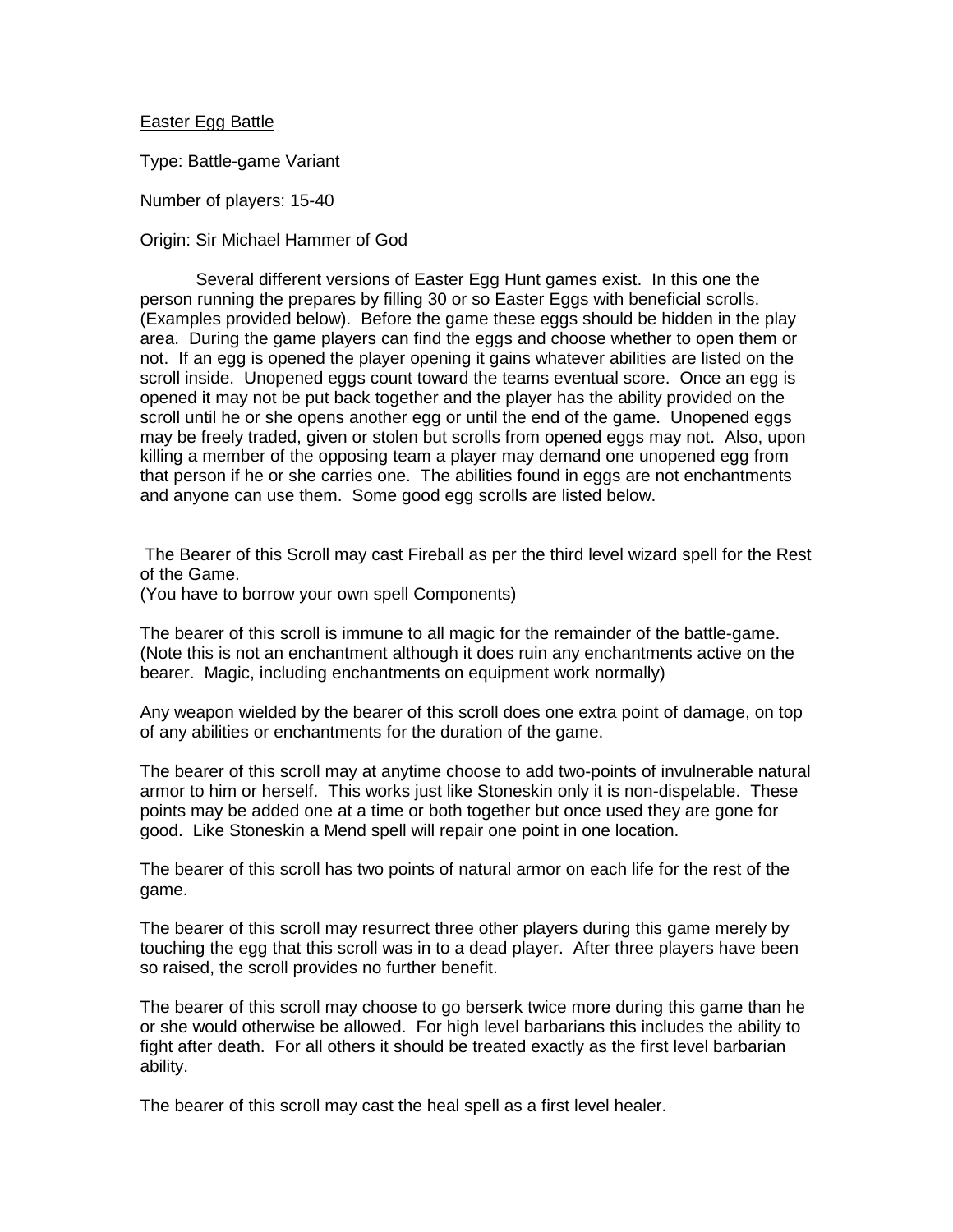Use the following incantation:

*Sword slash, Spear stab, Mace smash, Arrow jab, May the white light of healing descend upon you,*  Sword slash, Spear stab, Mace smash, Arrow jab, May the white light of healing stop thy spilling blood, Sword slash, Spear stab, Mace smash, Arrow jab, May the white light of healing mend thy broken bones, Sword slash, Spear stab, Mace smash, Arrow jab, May the white light of healing close thy wounds, Sword slash, Spear stab, Mace smash, Arrow jab, May the white light of healing restore thy vigor Sword slash, Spear stab, Mace smash, Arrow jab, By the white light of healing thou art healed.

If the bearer is already a healer with unlimited access to the spell, the scroll allows him or her to cast the spell by using only the first stanza (italics above) to cast the spell.

The bearer of this scroll may make either a shield or weapon belonging to and used by him or herself completely indestructible. This piece of equipment will also bounce Iceball/Entangle as per the wizard spell enchant shield. Once used this effect lasts until the end of the game.

The bearer of this scroll gains Paladin/Anti-Paladin immunities for the remainder of the game. That is he or she is immune to all *wizard* spells except Iceball, Lightning Bolt, Magic Bolt, and Sphere of Annihilation. Other classes spells work as normal.

One weapon used by the bearer of this scroll becomes a flaming blade like the Druid enchantment. This weapon is immune to flame and Iceball/Entangle and may also be used to free others from Iceball/Entangle effects. It provides no protection against any of these things to the bearer if they strike the body or equipment, they must be batted away by the weapon. This weapon is also treated as a two-point blade. This lasts till game end.

One weapon used by the bearer becomes a Enchanted Blade, as per the wizard enchantment, Enchanted Blade. This weapon will kill on any wound through armor. The effect lasts until the game ends.

The bearer of this scroll gains the ability to use throwing weapons of any kind. If the bearer already possesses the ability to use throwing weapons then he or she does one extra point of damage any time he or she uses a throwing weapon that is normally allowable. (This has no effect on bow usage.)

The bearer of this scroll may mimic the first level abilities of any class as the Bard spell with the following restrictions. This does not allow spell casting from the class being mimicked. Spell casters using mimic must still pay spell points for any equipment that they choose to use. Any piece of equipment that in not normally allowable to a class, such as shields for wizards, gained by mimic, cost five spell points per level. This ability may be used on one life and then expires.

The Bearer of this Scroll may cast Iceball as per the first level wizard spell for the Rest of the Game.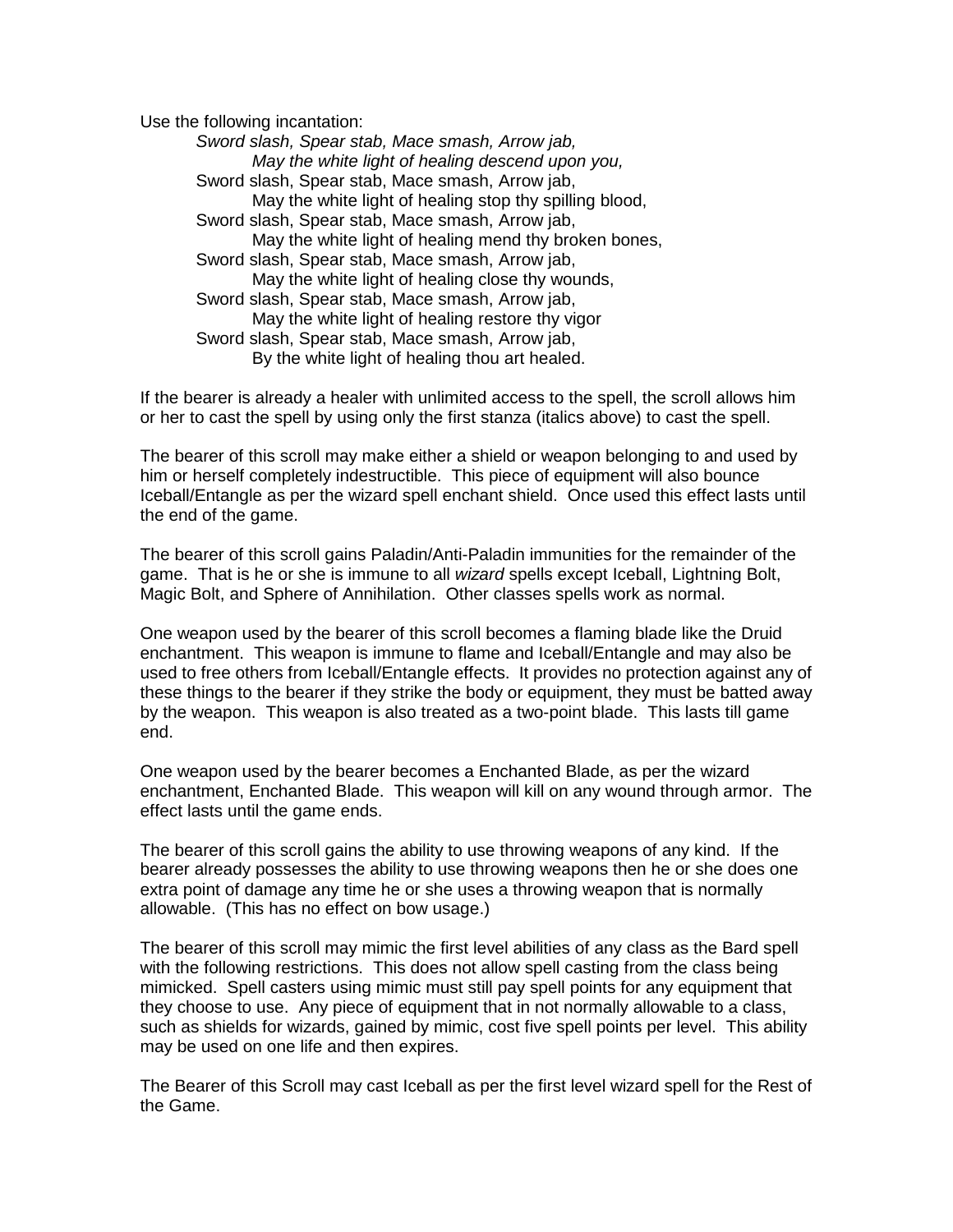(You have to borrow your own spell Components)

The Bearer of this Scroll may cast Petrify as per the fourth level wizard spell for the Rest of the Game.

(You have to borrow your own spell Components)

The Bearer of this Scroll may cast Lightning Bolt as per the second level wizard spell for the Rest of the Game. (You have to borrow your own spell Components)

The Bearer of this Scroll may cast Circle of Protection as per the third level wizard spell for the Rest of the Game. (You have to borrow your own spell Components)

One weapon owned and used by the bearer of this scroll, becomes a Weapon of Wounding for the remainder of this life. Any are or leg wound caused by this weapon will not be healable by magical means. Scout binding will work as normal and death will, of course, solve the problem.

The bearer of this scroll gains one extra class ability or spell that duplicates something that has already been taken. For example a warrior could take another life, a barbarian an extra berserk life, or a druid and extra Stoneskin spell. Spell maximums and armor maximums may be violated using this ability.

The bearer of this scroll plays for the rest of this game at one level higher than his or her actual level. If a sixth level Character becomes the bearer of this scroll, he or she may choose one duplicate ability from his or her class and gain that.

The bearer of this scroll gains the ability to fly twice during the course of this game. The Incantation is "I rise and take flight"  $X$  5. Spells and missile weapons may be used normally while flying but no melee combat is possible, using this ability. Each application of this scroll lasts until death, voluntary landing, entering melee combat or the successful application of Dispel Magic.

The bearer of this scroll may Teleport as per the Assassin ability, 5 times during this battle game.

The bearer of this scroll may carry as many enchantments as he or she can get for the remainder of this game.

The Bearer of this Scroll may cast Finger of Death as per the sixth level druid spell twice during the rest of the game. Incantation "I call for your Death" X 5.

The Bearer of this Scroll may cast Hold Person as per the second level wizard spell four times during the rest of the game. Incantation "I command thee to stop" X 3. This spell may be used while moving.

The Bearer of this Scroll may cast Wounding as per the second level wizard spell four times during the rest of the game. Incantation "By my heart, I strike off your (fill in appropriate limb)" X 3. This spell may be used while moving.

The bearer of this scroll may force an Honor Duel upon any non-Barbarian player within 20 feet twice during this game. Incantation "Honor Duel" X 5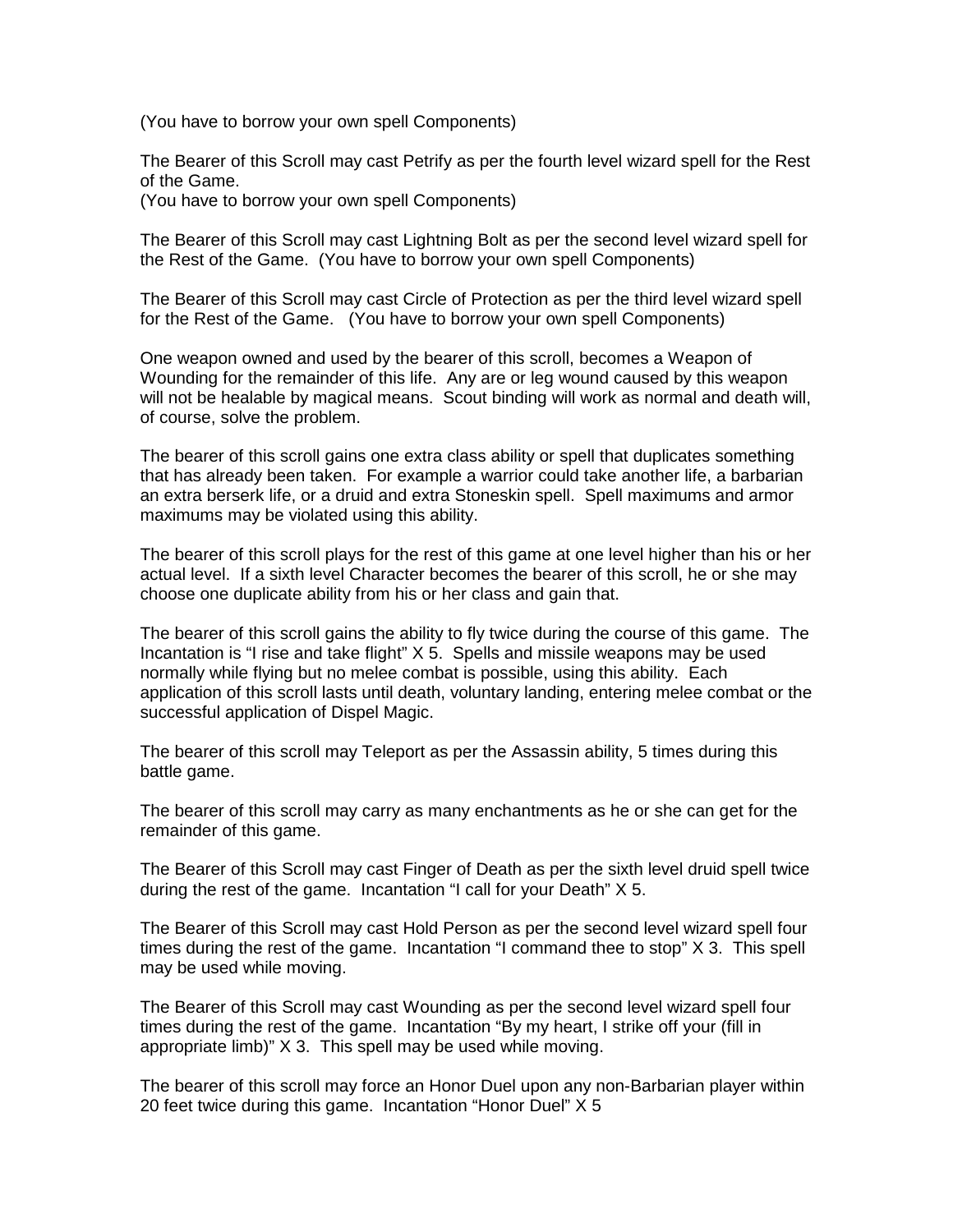The bearer of this scroll is surrounded by an Aura of Flame. This ability provides both protection from flame, as the wizard enchantment, and immunity to Iceball/Entangle. This lasts throughout the remainder of this game.

This scroll provides no benefit but the egg it came in counts as two unopened eggs at the end of the game. This egg, once open can not be taken from the bearer by a player who kills them.

The bearer of this scroll gains the ability to steal a life as per the Anti-Paladin ability once during this game.

The Bearer of this scroll gains Barbarian Immunities, that is immunity to all holding type spells except stun, for the rest of the game.

One weapon, owned and used by the bearer of this scroll, gains the ability to break weapons twice during this game. To use it call out "Weapon Breaker" X 3 and the first weapon that you hit within 10 seconds is considered destroyed.

One weapon owned and used by the bearer of this scroll becomes poisoned for the rest of this game. Treat this as per the Assassin ability.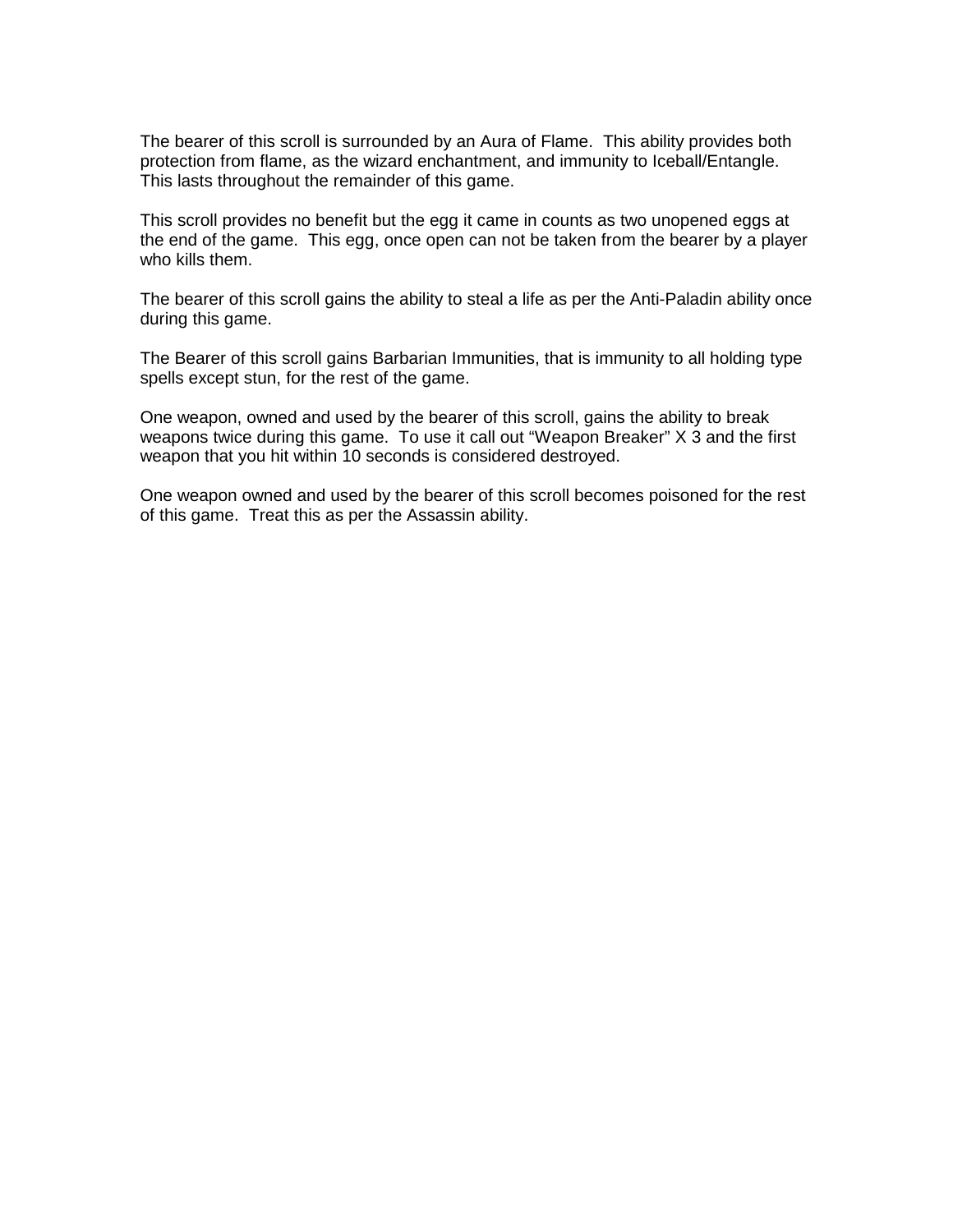

Good vs. Evil

Type: Battle-game Variation

Number of Players: Any.

Origin: Jabberwock Pentacles

 This game is based on a certain amount of role-playing and teams are likely to be unbalanced. Teams should be chosen by allowing people to split up depending on whether his/her persona is "good", "evil" or "neutral". Neutral characters should be assigned to the good or evil team based to attempt to balance the game. Each team should have its own reeve. Basically, the idea is that the two reeves represent the Powers of Goodness and Evil. Each will give benefits to his/her team if they perform acts of exemplary goodness or evil. Each will also give curses to those who defy their team's alignment. This will call for judgment on the part of the reeves. Minor good acts may include dropping a shield to be more fair to a wounded opponent, or not taking an opportunity to backstab. A Major act of goodness may include jumping in front of an arrow. A minor act of evil might be back-stabbing or tricking an opponent. A major act might be convincing the good team that he/she is on their side, then back-stabbing them all. Once a benefit has been used, it should be given back to the reeve to be given out again. Below are the benefits and below those are the curses. Evil curses are given to the good team and vice versa.

# Benefits:

For a Great Act of Goodness, we have decided to grant thee

The Power of Conversion

The next person you kill will be converted to the power of Light and Goodness. For one life they must fight with you and your kind against the powers of Evil. They may, instead, if they wish, take a  $2^{nd}$  death.

For an Act of Goodness, we have decided to grant thee

The Armor of Faith

You are armored with 2 points of armor. This is invisible, magical armor which need not be worn and can be repaired. It will last only until the end of this life.

For an Act of Goodness, we have decided to grant thee The Armor of Faith

You are armored with 2 points of armor. This is invisible, magical armor which need not be worn and can be repaired. It will last only until the end of this life.

For an Act of Goodness, we have decided to grant thee The Aura of Protection

You cannot be affected my the foul magics of Evil. Good can still affect thee normally, but against Evil, you are a bastion of hope. This will last until the end of this life.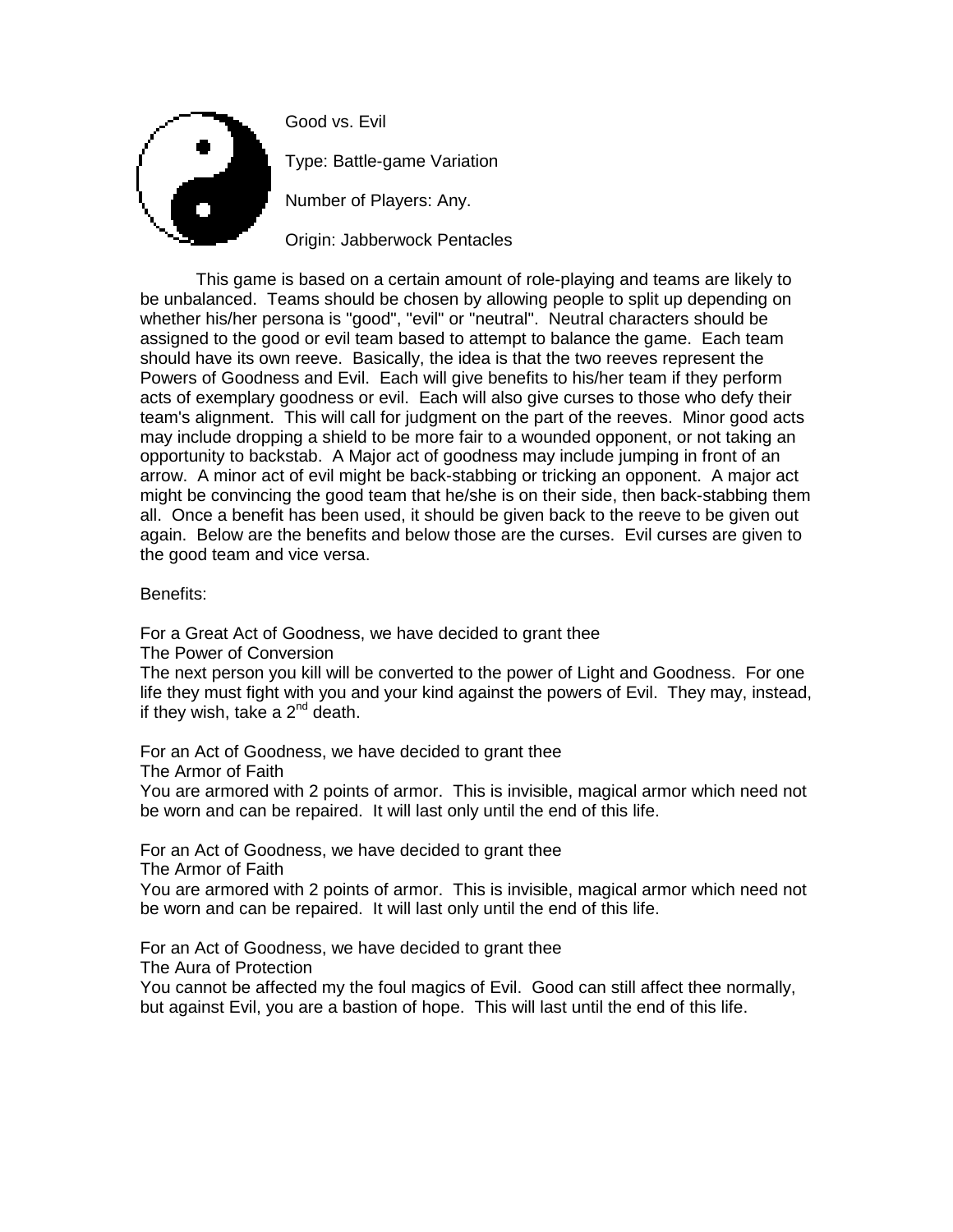For an Act of Goodness, we have decided to grant thee The Gift of Life-Giving You can, by touch, resurrect one character as per the 3<sup>rd</sup> level Healer spell.

For an Act of Goodness, we have decided to grant thee The Gift of Life-Giving You can, by touch, resurrect one character as per the  $3<sup>rd</sup>$  level Healer spell.

For an Act of Goodness, we have decided to grant thee The Gift of Life-Giving You can, by touch, resurrect one character as per the 3<sup>rd</sup> level Healer spell.

For an Act of Goodness, we have decided to grant thee The Armor of Hope

You are armored with 1 point of armor. This is invisible, magical armor which need not be worn and can be repaired by a *mend* spell. It will last only until the end of this life.

For an Act of Goodness, we have decided to grant thee The Armor of Hope You are armored with 1 point of armor. This is invisible, magical armor which need not be worn and can be repaired by a *mend* spell. It will last only until the end of this life.

For an Act of Goodness, we have decided to grant thee

The Gift of Healing

You can heal others by touching them. You must touch the person to be healed and call "Gods of Good, heal this person!" and it will heal them just like the 1<sup>st</sup> level Healer spell. You may do 5 points of healing in this manner.

For a Minor Act of Goodness, we have decided to grant thee The Gift of Life

You may live one extra life. It will be your next life and will be the same as the first life you lived (i.e. no berserks, kazikame, etc.)

For a Minor Act of Goodness, we have decided to grant thee The Gift of Life

You may live one extra life. It will be your next life and will be the same as the first life you lived (i.e. no berserks, kazikame, etc.)

For a Minor Act of Goodness, we have decided to grant thee The Gift of Life

You may live one extra life. It will be your next life and will be the same as the first life you lived (i.e. no berserks, kazikame, etc.)

For a Minor Act of Goodness, we have decided to grant thee The Gift of Freedom You are now immune to Iceball, Entangle, Petrify, Flesh to Stone and Hold Person. This will last until the end of this life.

For your Great Act of Evil for the Dark Powers, you have been granted The Power of Corruption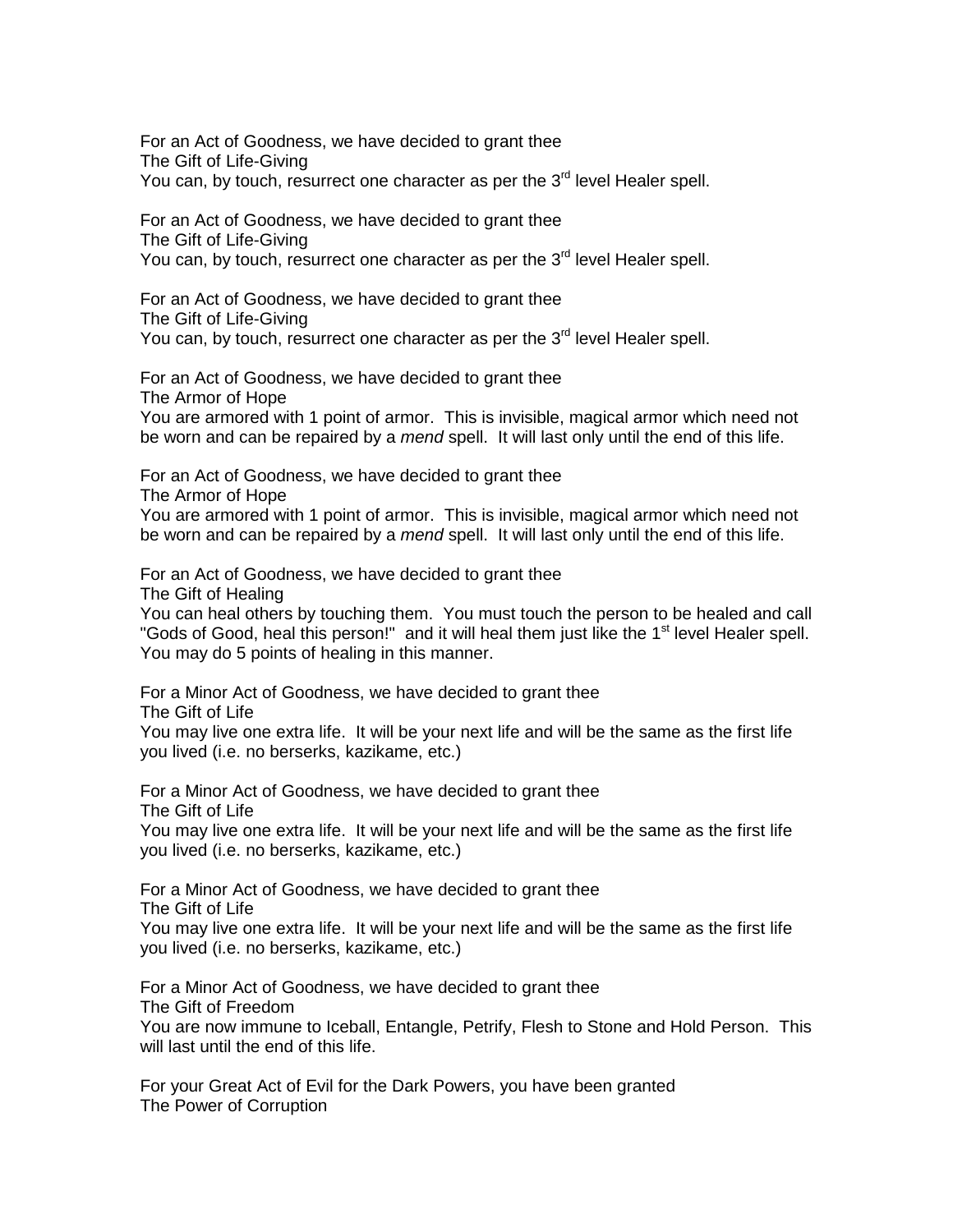The next person you kill will be corrupted to Evil. For one life they must fight with you and your kind against the vile powers of Goodness. They may, instead, if they wish, take a  $2^{nd}$  death.

For your Great Act of Evil for the Dark Powers, you have been granted The Power of Corruption

The next person you kill will be corrupted to Evil. For one life they must fight with you and your kind against the vile powers of Goodness. They may, instead, if they wish, take a  $2^{nd}$  death.

For your Act of Evil for the Dark Powers, you have been granted The Power of Hellfire

Until the end of this life, you may cast Fireball. You may only have one Fireball on your person at a time and you must cast it normally.

For your Act of Evil for the Dark Powers, you have been granted The Power of Rage Until the end of this life, you can do 1 extra point of damage and break shields with your melee weapons.

For your Minor Act of Evil for the Dark Powers, you have been granted The Power of Life-Theft The next person you kill will be Spirit Severed and cannot be resurrected. In addition, you add one life to your own count.

For your Minor Act of Evil for the Dark Powers, you have been granted The Power of Life-Theft

The next person you kill will be Spirit Severed and cannot be resurrected. In addition, you add one life to your own count.

Curses:

For your act of Evil, you have been punished! Take a wound! This wound cannot be healed and will last until you are slain. Resurrection will bring the wound back as well. You may choose where the wound is taken. (Note to reeve: this curse should not be given out to a wounded character.)

For your act of Evil, you have been punished! Your strength is taken from you! You may not wield a greatweapon or wield more than more than one weapon. In addition, you may not use both sword and shield, but must choose one or another. You may not gain any benefit from armor.

For your act of Evil, you have been punished! You are made weak! Wounds kill you.

For your act of Evil, you have been punished! You are damned! You cannot be resurrected.

For your act of Goodness, you have been punished!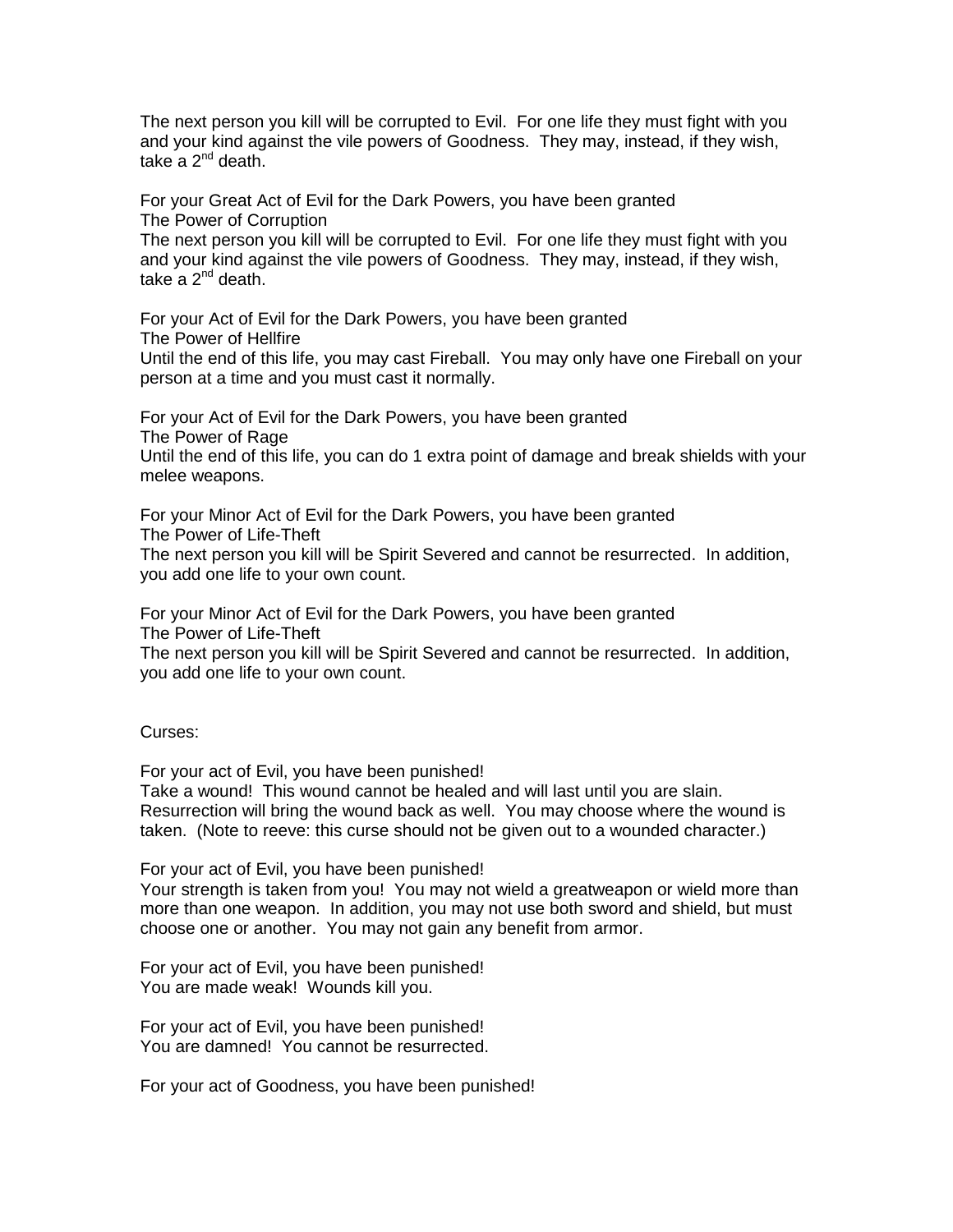Take a wound! This wound cannot be healed and will last until you are slain. Resurrection will bring the wound back as well. You may choose where the wound is taken. (Note to reeve: this curse should not be given out to a wounded character.)

For your act of Goodness, you have been punished! You are commanded to work with the worms of goodness! You must now go over to the side of good and fight with them. Wounds will kill you. After you have died, you may return to the side of evil.

For your act of Goodness, you have been punished! You are made hated in the side of all evil! You may not accept enchantments from your team, nor can you be healed by your team.

For your act of Goodness, you have been punished! You are turned into a toad! You must hop around for 30 seconds. You cannot use weapons and must ribbit. You may wear no armor and have no enchantments. Do not disobey the powers of evil again!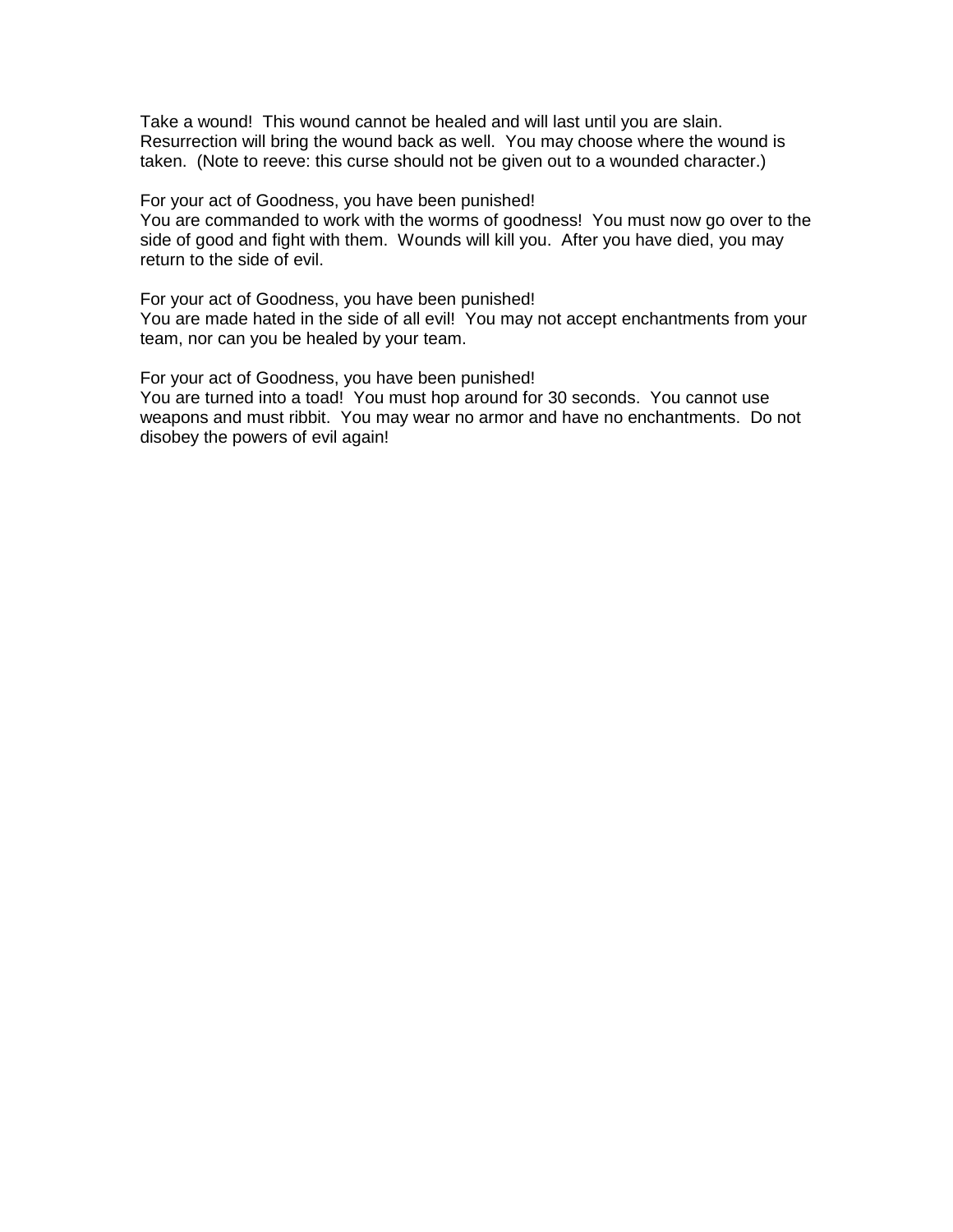#### Chaos Gifts

Type: Battle-game Variation

Number of Players: Any.

#### Origin: Squire Jabberwock Pentacles

 Form up into two teams in the usual way. The Chaos Gifts below should be put on separate pieces of paper and put into a hat (or should be randomized some way) and each team may choose up to 7 Chaos Gifts. No one person may take more than one and each individual may decide whether to take a gift or not. A reeve should be on hand to help interpret the exact effects of the Chaos Gift. The rules of the game are simple: every time a person is killed, the one who killed him may ask for the Gift. The Gift must then be handed over to the person's killer. If the Gift is not asked for, it need not be given. Team members may kill each other. There is no limit to the number of Chaos Gifts a single person may have.

The game ends when one team is killed out or surrenders.

#### The Burning Aura

You may cast Fireball. You may only ever have one spell-ball with you at any one time. Iceball acts as a Fireball against you and your equipment. If you cast Iceball, your Aura is gone for the rest of this life.

#### The Aura of Chill

You may cast Iceball and may have up to three people iceballed at any one time. You may only ever have one spell-ball with you at any one time. You are immune to Iceball. If you cast Fireball, your Aura is gone for the rest of this life.

#### The Thorns of Chaos

All thrown weapons you throw act as "wounds kill". All thrown and projectile weapons that hit you act as "wounds kill." Having Thorn Barrier will negate this Gift.

#### The Endless Undead Existence

Whenever you are wounded, you will heal in 10 seconds as long as you have not moved. You may not use any class related abilities, including spells, thrown weapon use, or armor.

#### The Thorn Barrier

You are immune to all thrown weapons, including specially enhanced ones. Any weapons that you thrown or fire (bow) do no damage. Having Thorns of Chaos will negate this Gift.

#### The Unforgiving Pain

You cannot die from having limbs cut off. You can have lost all four limbs and still be up. Healing magic will not work on you but you may heal a limb by killing a person.

## The Heart that Detonates.

You may have only one weapon. When you die, you will explode, killing everyone within 10 feet. Call a Hold when you die to decide who has been killed. When you die, discard this Gift. It does not transfer to he/she who killed you.